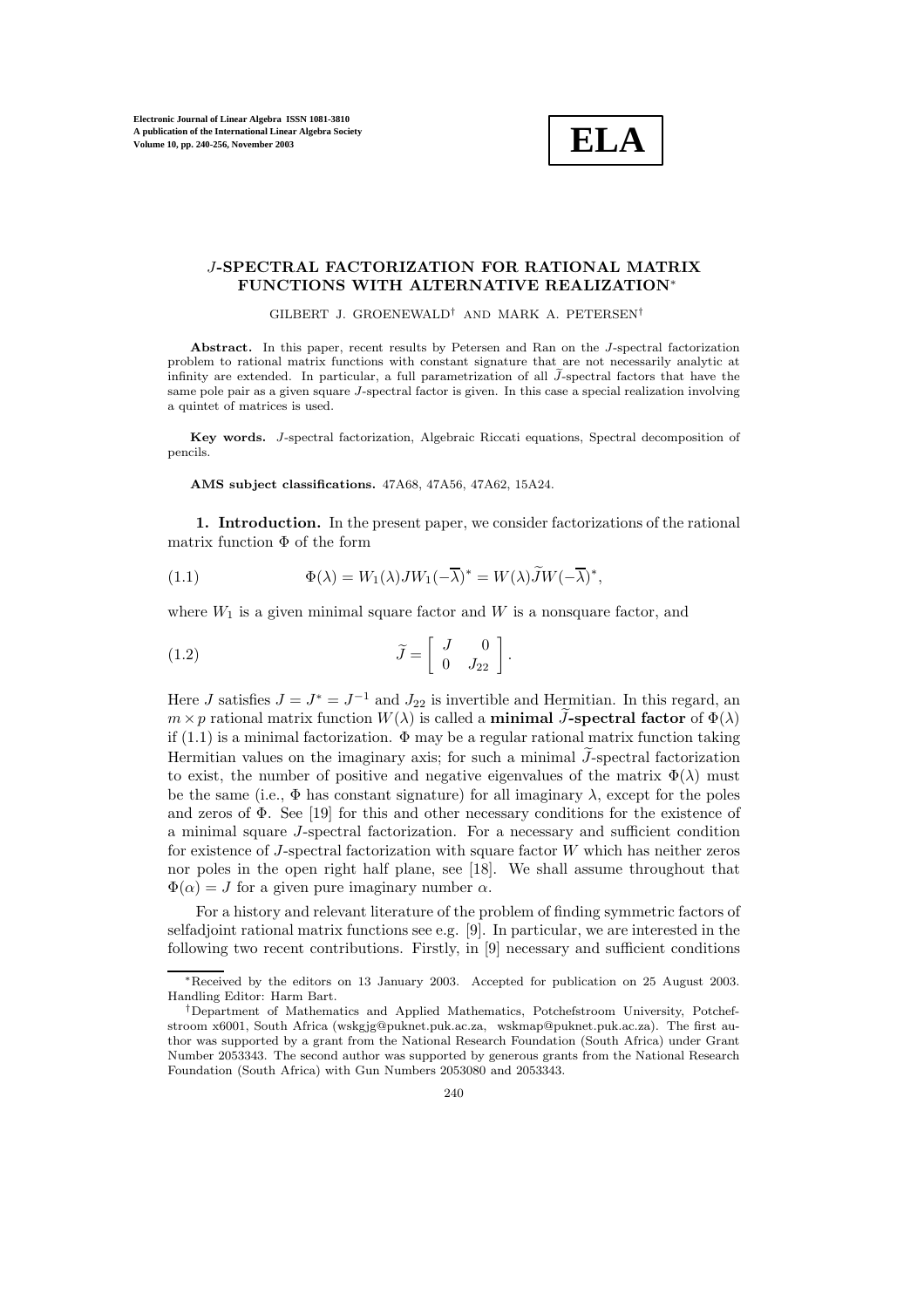

are given for the existence of a complete set of minimal J-spectral factorizations of a selfadjoint rational matrix function with constant signature. Also, in [14] the problem of parameterizing the set of all nonsquare minimal spectral factors of a rational matrix function taking positive semi-definite values on the imaginary axis is considered.

In the present paper, we discuss the  $\widetilde{J}$ -spectral factorization of a rational matrix function with constant signature into  $\tilde{J}$ - spectral factors where we have  $J = J^* = J^{-1}$ . Our analysis has a heavy reliance on the discussions in [16] and [14] (see also [15] and [17]). In particular, it was shown in the main result of [16] that if

(1.3) 
$$
\Phi(\lambda) = J + C(\lambda I - A)^{-1}B
$$

is a realization of a rational matrix function  $\Phi$  with constant signature and

$$
W_1(\lambda) = I_m + C_1(\lambda I - A_1)^{-1} \widetilde{B}_1
$$

is a minimal square *J*-spectral factor  $W_1$  of  $\Phi$ , then any other minimal  $\widetilde{J}$ -spectral factor with the same pole pair  $(C_1, A_1)$  is given by

(1.4) 
$$
W(\lambda) = \begin{bmatrix} I_m & 0 \end{bmatrix} + C_1(\lambda I - A_1)^{-1} \begin{bmatrix} X C_1^* J + \widetilde{B}_1 & X_2 \end{bmatrix},
$$

where  $X = X^*$  and  $X_2$  and  $J_{22} = J_{22}^*$  satisfy

(1.5) 
$$
XZ^* + ZX - XC_1^*JC_1X = X_2J_{22}X_2^*,
$$

with  $Z = A_1 - \widetilde{B}_1 C_1$ . The converse of this claim was also shown to be true.

In this paper we study  $\widetilde{J}$ -spectral factorization using the concept of realization. Usually a realization for a rational matrix function  $W$  is a representation of the form

(1.6) 
$$
W(\lambda) = D + C(\lambda I - A)^{-1}B,
$$

which holds whenever  $W$  is analytic and invertible at infinity. However, here we consider arbitrary regular rational matrix functions which are not necessarily analytic and invertible at infinity. Of course, the problem in this case could be handled by considering a change of variable, replacing  $\lambda$  by  $\frac{1}{\lambda - \alpha}$ , where  $\alpha \in i\mathbb{R}$  is a point where Φ has neither a pole nor a zero. However, recently alternative realizations were proposed which allow one to study arbitrary regular rational matrix functions without constraints on the behaviour at infinity (see  $[6]$ ,  $[7]$  and Section 5.2 of  $[3]$ ). One such representation of the function  $W$  is

(1.7) 
$$
W(\lambda) = D + (\alpha - \lambda)C(\lambda G - A)^{-1}B,
$$

where A and G are  $n \times n$  matrices with  $\alpha G - A$  invertible, B is an  $n \times m$  matrix and C is an  $m \times n$  matrix and finally D is an invertible  $m \times m$  matrix. (This realization is valid provided W is analytic at  $\lambda = \alpha$ .)

In this paper we show how this realization can be used to solve the following problem: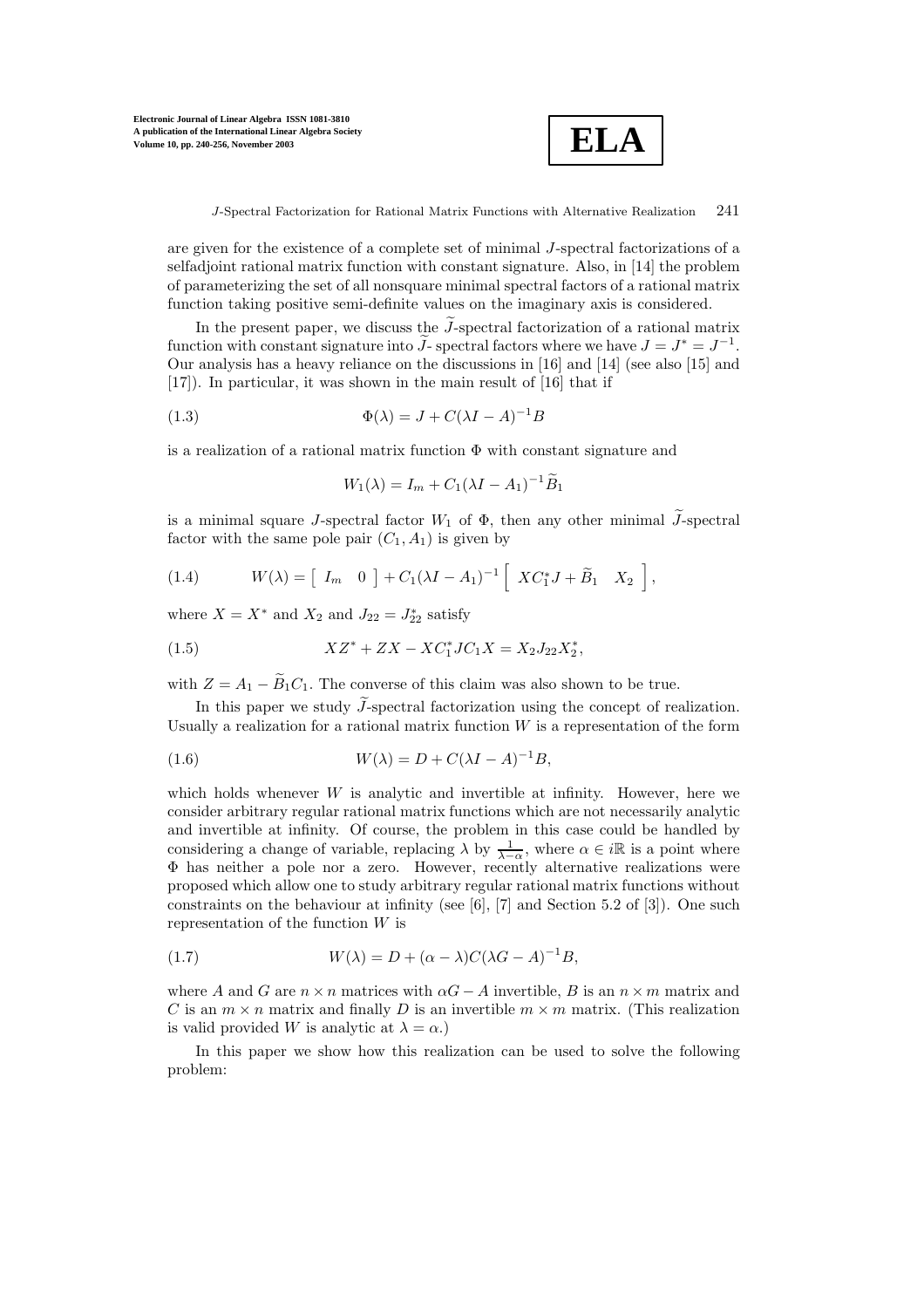

Find a full parametrization of all  $\widetilde{J}$ -spectral factors that have the same pole pair as a given square J-spectral factor.

The paper consists of four sections, including the introduction. Section 2is preliminary in character and describes some key elements of rational matrix functions with the alternative realization  $(1.7)$ . In the third section we solve the *J*-spectral factorization problem for arbitrary rational matrix functions. Conclusive remarks are given and ongoing topics of research highlighted in the last section.

**2. Preliminaries.** Firstly, we give terminology and notation. By a **Cauchy contour**  $\gamma$  we mean the positively oriented boundary of a bounded Cauchy domain in C. Such a contour consists of a finite number of non-intersecting closed rectifiable Jordan curves. The set of points inside  $\gamma$  is called the **inner domain** of  $\gamma$  and will be denoted by  $\Delta_+$ . The **outer domain** of  $\gamma$  is the set  $\Delta_- = \mathbb{C}_{\infty} \setminus \overline{\Delta_+}$ . By convention  $0 \in \Delta_+$  and by definition  $\infty \in \Delta_-$ .

Next, we consider operator pencils. Let  $\mathcal X$  be a complex Banach space and let  $G$ and A be bounded linear operators on X. For  $\lambda \in \mathbb{C}$  the expression  $\lambda G - A$  is called a **(linear) operator pencil** on X. Given a non-empty subset ∆ of the Riemann sphere  $\mathbb{C}_{\infty}$ , we say that  $\lambda G - A$  is  $\Delta$ **-regular** if  $\lambda G - A$  (or just G if  $\lambda = \infty$ ) is invertible for each  $\lambda \in \Delta$ . The spectrum of  $\lambda G - A$  denoted by  $\sigma(G, A)$  is the subset of  $\mathbb{C}_{\infty}$  determined by the following properties:

- 1.  $\infty \in \sigma(G, A)$  if and only if G is not invertible and
- 2.  $\sigma(G, A) \cap \mathbb{C}$  consists of all those  $\lambda \in \mathbb{C}$  for which  $\lambda G A$  is not invertible. Its complement (in  $\mathbb{C}_{\infty}$ ) is the **resolvent set of**  $\lambda G - A$ , denoted by  $\rho(G, A)$ .

Next, we recall a spectral decomposition theorem which summarizes in a way suitable for our purposes the extension (see, for instance, [5], [6] and [20]) to operator pencils of the classical Riesz theory about separation of spectra.

THEOREM 2.1. Let  $\gamma$  be a Cauchy contour with  $\Delta_+$  and  $\Delta_-$  as inner and outer *domains, respectively. Furthermore, suppose that* λG − A *is a* γ*-regular pencil of operators on the Banach space* X*. Then there exists a projection* P *and an invertible operator* E*, both acting on* X*, such that relative to the decomposition*

$$
(2.1) \t\t\t\t\t\mathcal{X} = \ker P \oplus imP
$$

*the following partitioning holds*

(2.2) 
$$
(\lambda G - A)E = \begin{bmatrix} \lambda \Omega_1 - I_1 & 0 \\ 0 & \lambda I_2 - \Omega_2 \end{bmatrix} : \ker P \oplus \mathrm{im} P \to \ker P \oplus \mathrm{im} P,
$$

where  $I_1$  (respectively,  $I_2$ ) denotes the identity operator on ker P (respectively, imP), *the pencil*  $\lambda \Omega_1 - I_1$  *is*  $(\Delta_+ \cup \gamma)$ *-regular and*  $\lambda I_2 - \Omega_2$  *is*  $(\Delta_- \cup \gamma)$ *-regular. Furthermore,* P and E (and hence also the operators  $\Omega_1$  and  $\Omega_2$ ) are uniquely determined. In fact, *we have that*

(2.3) 
$$
P = \frac{1}{2\pi i} \int_{\gamma} G(\lambda G - A)^{-1} d\lambda;
$$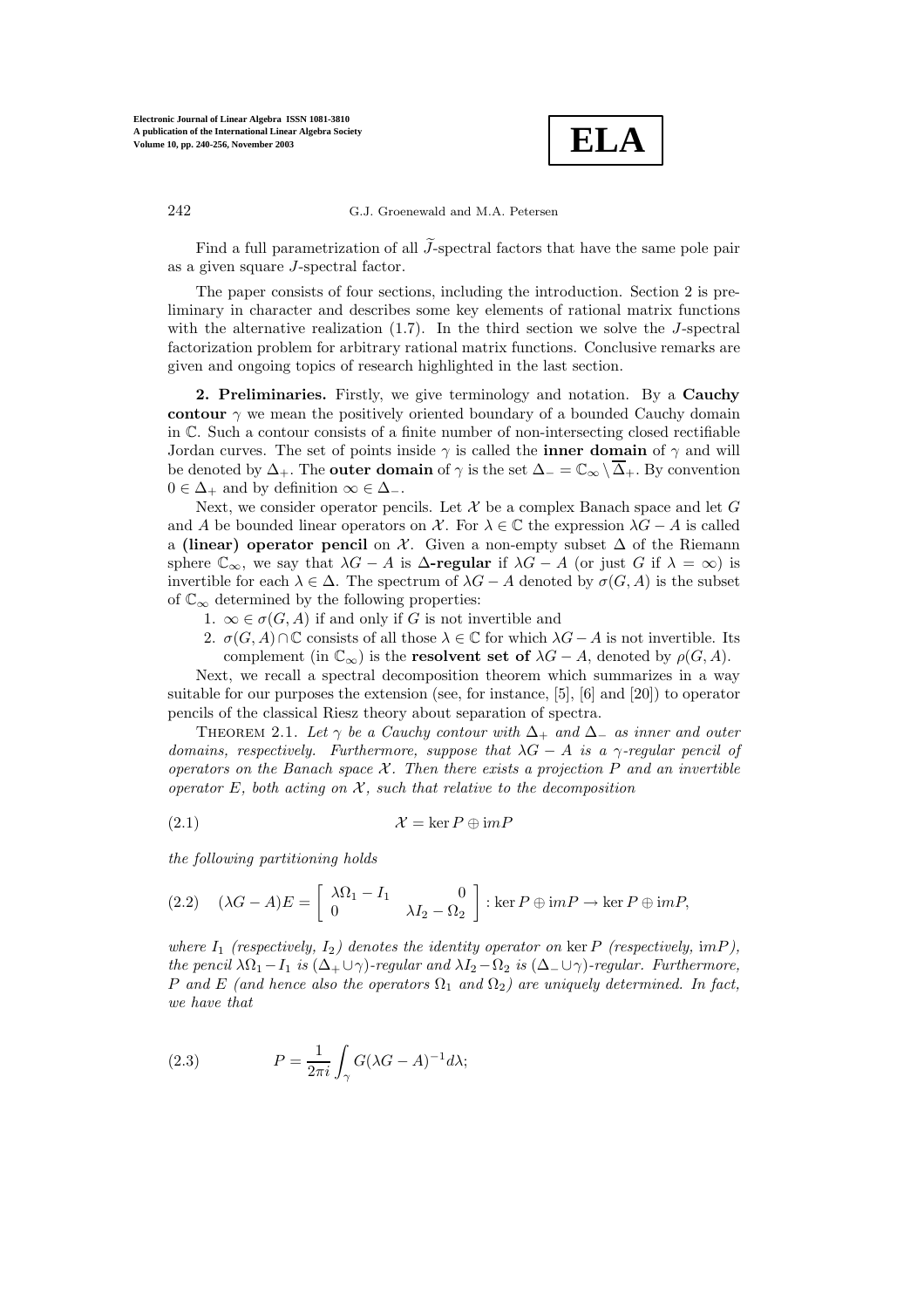

J-Spectral Factorization for Rational Matrix Functions with Alternative Realization 243

(2.4) 
$$
E = \frac{1}{2\pi i} \int_{\gamma} (1 - \lambda^{-1}) (\lambda G - A)^{-1} d\lambda;
$$

(2.5) 
$$
\Omega = \begin{bmatrix} \Omega_1 & 0 \\ 0 & \Omega_2 \end{bmatrix} = \frac{1}{2\pi i} \int_{\gamma} (\lambda - \lambda^{-1}) G(\lambda G - A)^{-1} d\lambda;
$$

We call the  $2 \times 2$  operator matrix in (2.2) the  $\gamma$ **-spectral decomposition** of the pencil  $\lambda G - A$  and the operator  $\Omega$  in (2.5) will be referred to as the **associated operator** corresponding to  $\lambda G - A$  and  $\gamma$ . For the projection P and the operator E, we shall use the terms **separating projection** and **right equivalence operator**, respectively, in Theorem 2.1.

For the proof of Theorem 2.1 we refer to [6] (also, Chapter 4 of [5]). Here we mention a few crucial steps in the proof, which we shall also use later. For

(2.6) 
$$
Q = \frac{1}{2\pi i} \int_{\gamma} (\lambda G - A)^{-1} G d\lambda
$$

it can be shown that

$$
(2.7) \t\t PG = GQ, \ PA = AQ,
$$

and hence the pencil  $\lambda G - A$  admits the following partitioning

(2.8) 
$$
\lambda G - A = \begin{bmatrix} \lambda G_1 - A_1 & 0 \\ 0 & \lambda G_2 - A_2 \end{bmatrix} : \ker Q \oplus \mathrm{im} Q \to \ker P \oplus \mathrm{im} P.
$$

The next step is to show that the pencil  $\lambda \Omega_1-I_1$  is  $(\Delta_+ \cup \gamma)$ -regular and  $\lambda I_2-\Omega_2$  is  $(\Delta_-\cup\gamma)$ -regular. Since  $0 \in \Delta_+$  and  $\infty \in \Delta_-$  it follows that  $A_1$  and  $G_2$  are invertible. Thus we may set

(2.9) 
$$
E = \begin{bmatrix} A_1^{-1} & 0\\ 0 & G_2^{-1} \end{bmatrix} : \ker P \oplus \mathrm{im} P \to \ker Q \oplus \mathrm{im} Q
$$

and  $\Omega_1 = G_1 A_1^{-1}$  and  $\Omega_2 = A_2 G_2^{-1}$ . Then (2.2) holds and it follows that the pencil  $\lambda \Omega_1 - I_1$  is  $(\Delta_+ \cup \gamma)$ -regular and  $\lambda I_2 - \Omega_2$  is  $(\Delta_- \cup \gamma)$ -regular. Next, we can prove that E is also given by  $(2.4)$  and  $\Omega$  by  $(2.5)$ .

Similarly, (see Theorem 2.1) the associate pencil  $\lambda G^{\times} - A^{\times}$  may be decomposed as follows:

(2.10)  
\n
$$
= \begin{bmatrix}\n\lambda \Omega_1^{\times} - I_1^{\times} & 0 \\
0 & \lambda I_2^{\times} - \Omega_2^{\times}\n\end{bmatrix} : \ker P^{\times} \oplus imP^{\times} \to \ker P^{\times} \oplus imP^{\times},
$$

where  $I_1^{\times}$  (respectively,  $I_2^{\times}$ ) denotes the identity operator on ker  $P^{\times}$  (respectively,  $\lim_{R \to \infty} P^{\times}$  and  $\Omega_1^{\times} = G_1^{\times} (A_1^{\times})^{-1}$  and  $\Omega_2^{\times} = A_2^{\times} (G_2^{\times})^{-1}$ . Again by Theorem 2.1 the pencil  $\lambda \Omega_1^{\times} - I_1^{\times}$  is  $(\Delta_+ \cup \gamma)$ -regular and  $\lambda I_2^{\times} - \Omega_2^{\times}$  is  $(\Delta_- \cup \gamma)$ -regular. Furthermore,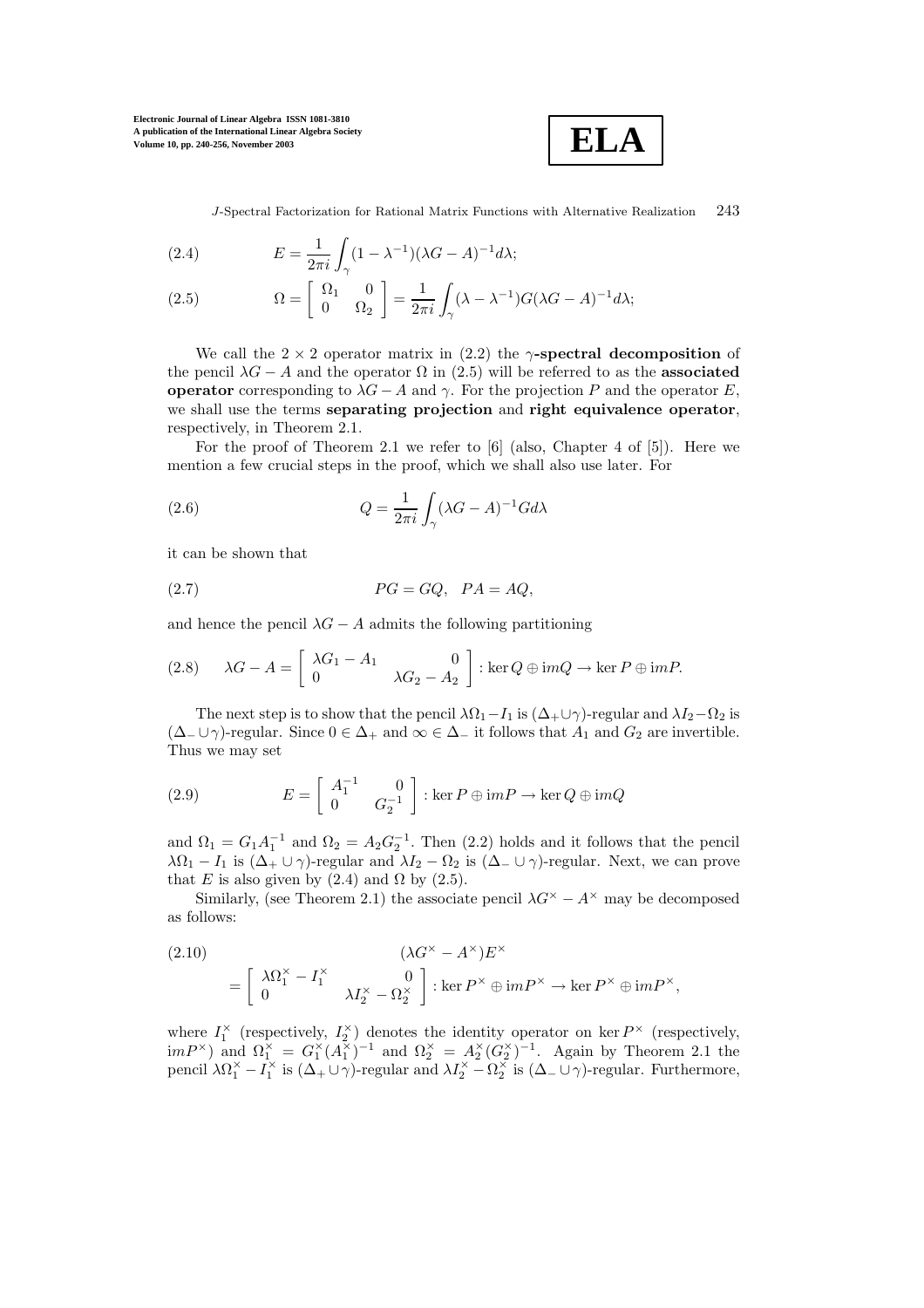

we have that

(2.11) 
$$
P^{\times} = \frac{1}{2\pi i} \int_{\gamma} G^{\times} (\lambda G^{\times} - A^{\times})^{-1} d\lambda;
$$

(2.12) 
$$
E^{\times} = \frac{1}{2\pi i} \int_{\gamma} (1 - \lambda^{-1}) (\lambda G^{\times} - A^{\times})^{-1} d\lambda;
$$

(2.13) 
$$
\Omega^{\times} = \begin{bmatrix} \Omega_1^{\times} & 0\\ 0 & \Omega_2^{\times} \end{bmatrix} = \frac{1}{2\pi i} \int_{\gamma} (\lambda - \lambda^{-1}) G^{\times} (\lambda G^{\times} - A^{\times})^{-1} d\lambda.
$$

Indeed, we may put

(2.14) 
$$
Q^{\times} = \frac{1}{2\pi i} \int_{\gamma} (\lambda G^{\times} - A^{\times})^{-1} G^{\times} d\lambda.
$$

It can be shown that

(2.15) 
$$
P^{\times}G^{\times} = G^{\times}Q^{\times}, \quad P^{\times}A^{\times} = A^{\times}Q^{\times},
$$

and thus the pencil  $\lambda G^{\times} - A^{\times}$  admits the following partitioning:

(2.16)  
\n
$$
\lambda G^{\times} - A^{\times}
$$
\n
$$
= \begin{bmatrix}\n\lambda G_1^{\times} - A_1^{\times} & 0 \\
0 & \lambda G_2^{\times} - A_2^{\times}\n\end{bmatrix} : \ker Q^{\times} \oplus \mathrm{im} Q^{\times} \to \ker P^{\times} \oplus \mathrm{im} P^{\times}.
$$

The next step is to show that the pencil  $\lambda \Omega_1^{\times} - I_1^{\times}$  is  $(\Delta_+ \cup \gamma)$ - regular and  $\lambda I_2^{\times} - \Omega_2^{\times}$  is  $(\Delta_- \cup \gamma)$ -regular. Since  $0 \in \Delta_+$  and  $\infty \in \Delta_-$  it follows that  $A_1^{\times}$  and  $G_2^{\times}$ are invertible. Thus we may set

(2.17) 
$$
E^{\times} = \begin{bmatrix} A_1^{\times -1} & 0\\ 0 & G_2^{\times -1} \end{bmatrix} : \ker P^{\times} \oplus \mathrm{im} P^{\times} \to \ker Q^{\times} \oplus \mathrm{im} Q^{\times}
$$

and  $\Omega_1^{\times} = G_1^{\times} A_1^{\times -1}$  and  $\Omega_2^{\times} = A_2^{\times} G_2^{\times -1}$ . Then (2.10) holds and it follows that the pencil  $\lambda \Omega_1^{\times} - I_1^{\times}$  is  $(\Delta_+ \cup \gamma)$ -regular and  $\lambda I_2^{\times} - \Omega_2^{\times}$  is  $(\Delta_- \cup \gamma)$ -regular. Next, we can prove that  $E^{\times}$  is also given by (2.12) and  $\overline{\Omega}^{\times}$  by (2.13).

Let W be a regular  $m \times m$  rational matrix function which has an invertible value at the point  $\alpha \in \mathbb{C}$ . Then W admits a realization of the form (1.7) (see [6]) given by

$$
W(\lambda) = D + (\alpha - \lambda)C(\lambda G - A)^{-1}B,
$$

where we assume  $\alpha G - A$  is invertible. The realization (1.7) of  $W(\lambda)$  is said to be **minimal** if the size of the matrices  $G$  and  $A$  is as small as possible among all realizations of W. In this case, if G and A are  $n \times n$ , say, then the number n is called the **McMillan degree of** W, with this number being denoted by  $\delta(W)$ . The realization is minimal if and only if it is controllable and observable, more precisely, if and only if the maps  $C(\lambda G-A)^{-1}$  :  $\mathbb{C}^n \to \mathcal{R}(\sigma)$  and  $B^*(\lambda G^* - A^*)^{-1}$  :  $\mathbb{C}^n \to \mathcal{R}(\sigma)$ are one-to-one. Here  $\mathcal{R}(\sigma)$  denotes the set of  $n \times 1$  rational vector functions with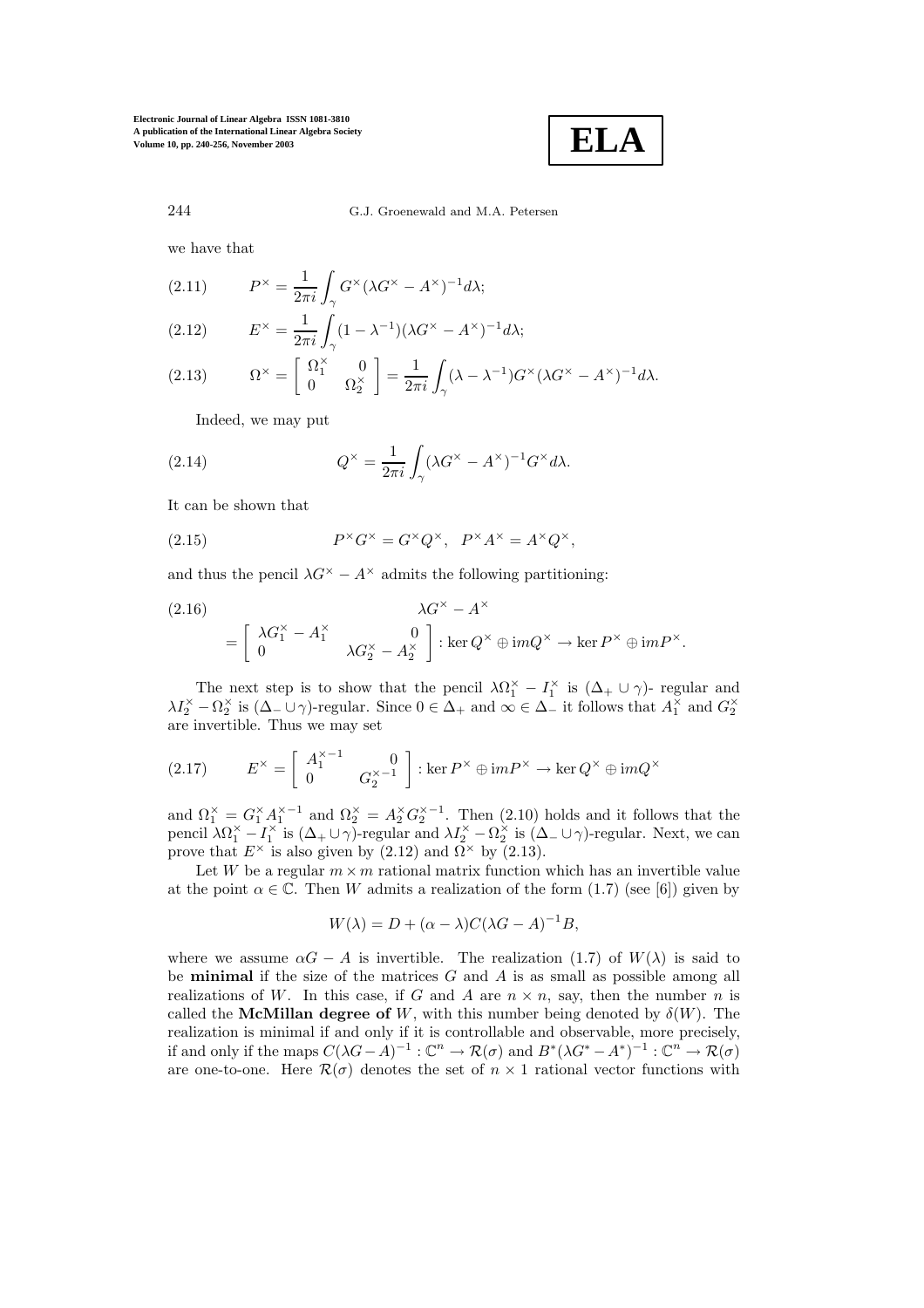

J-Spectral Factorization for Rational Matrix Functions with Alternative Realization 245

poles off  $\sigma$ , where  $\sigma$  is the set of zeros of det( $\lambda G - A$ ) including infinity. This is easily seen by using an appropriate Möbius transformation. Indeed, in this case, put

$$
\phi(\lambda) = \frac{\alpha \lambda + 1}{\lambda},
$$

and define

$$
V(\lambda) = W(\phi(\lambda)).
$$

One checks that

$$
V(\lambda) = D - C(\alpha G - A)^{-1}(\lambda I + G(\alpha G - A)^{-1})^{-1}B.
$$

This realization for  $V$  is minimal if and only if the realization  $(1.7)$  is minimal. But for this standard type of realization it is well-known that minimality is equivalent to observability and controllability. A straightforward computation for this particular realization for V shows that the standard definition of observability and controllability are equivalent to

$$
C(\alpha G - A)^{-1}(\lambda I + G(\alpha G - A)^{-1})^{-1} : \mathbb{C}^n \to \mathcal{R}(\widehat{\sigma})
$$

being one-to-one as well as

$$
B^*(\lambda I + (\overline{\alpha}G^* - A^*)^{-1}G^*)^{-1} : \mathbb{C}^n \to \mathcal{R}(\widehat{\sigma})
$$

being one-to-one. Here  $\hat{\sigma} = \phi^{-1}(\sigma)$ . Next, we observe that

$$
C(\alpha G - A)^{-1}(\lambda I + G(\alpha G - A)^{-1})^{-1} = \frac{1}{\lambda}C(\phi(\lambda)G - A)^{-1}.
$$

If we set  $\nu = \phi(\lambda)$ , then  $\frac{1}{\lambda} = \nu - \alpha$ . So

$$
(\nu - \alpha)C(\nu G - A)^{-1} : \mathbb{C}^n \to \mathcal{R}(\sigma)
$$

is one-to-one. Likewise, we have

$$
B^*(\lambda I + (\overline{\alpha}G^* - A^*)^{-1}G^*)^{-1} : \mathbb{C}^n \to \mathcal{R}(\widehat{\sigma})
$$

is one-to-one if and only if

$$
B^*(\overline{\alpha}G^* - A^*)^{-1}(\lambda I + G^*(\overline{\alpha}G^* - A^*)^{-1})^{-1} : \mathbb{C}^n \to \mathcal{R}(\sigma)
$$

is one-to-one. A similar argument as before shows that this is equivalent to

$$
B^*(\nu G^* - A^*)^{-1} : \mathbb{C}^n \to \mathcal{R}(\sigma)
$$

being one-to-one. Note that the realization (1.7) for  $W(\lambda)$  also has an inverse given by

(2.18)  $W(\lambda)^{-1} = D^{-1} - (\alpha - \lambda)D^{-1}C(\lambda G^{\times} - A^{\times})^{-1}BD^{-1},$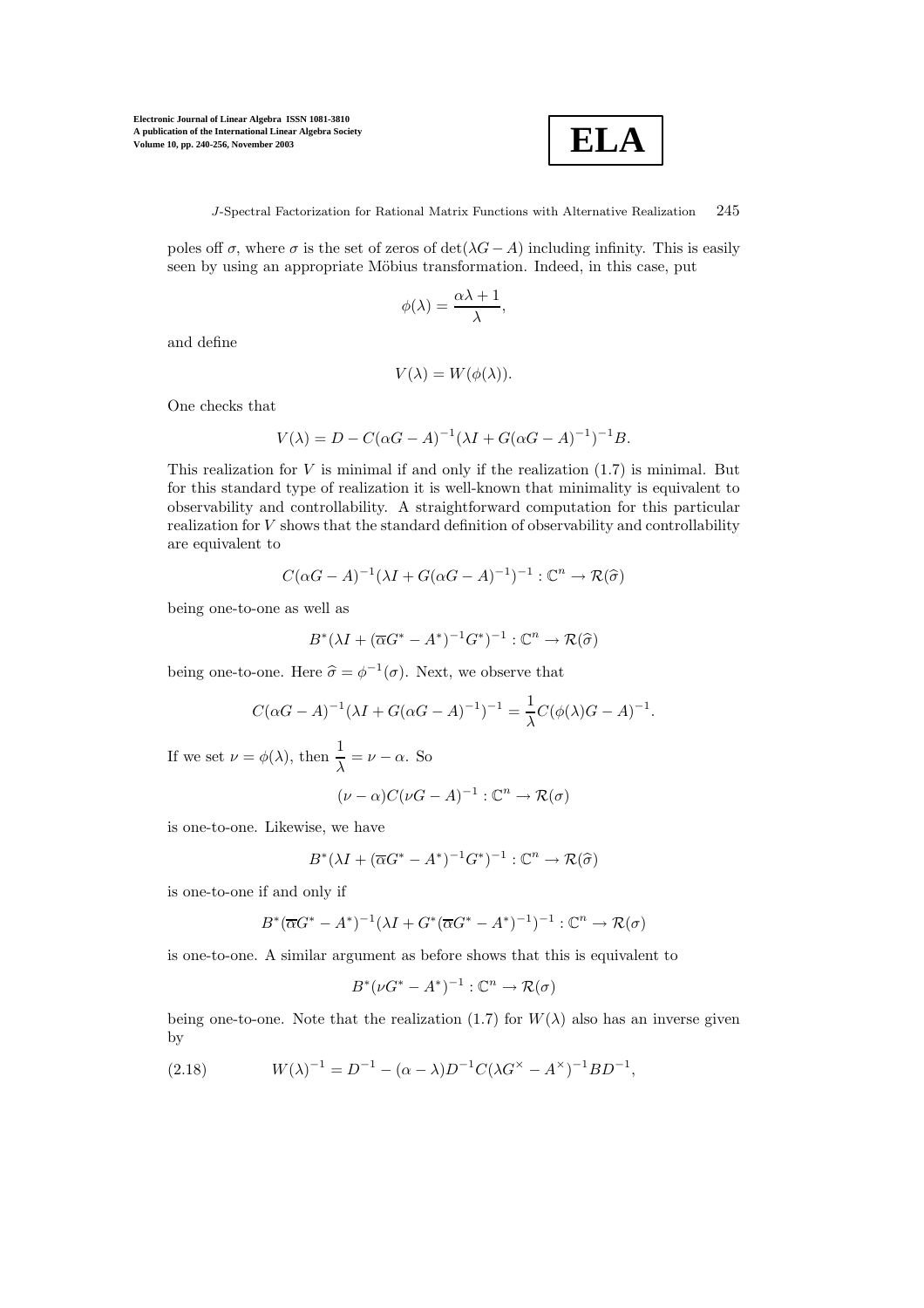

where  $G^{\times} = G - BD^{-1}C$  and  $A^{\times} = A - \alpha BD^{-1}C$ . A minimal realization is essentially unique, more precisely, let

(2.19) 
$$
W(\lambda) = D_i + (\alpha - \lambda)C_i(\lambda G_i - A_i)^{-1}B_i, \quad i = 1, 2
$$

be two minimal realizations for the same rational matrix function  $W(\lambda)$ . Then  $D_1 =$  $D_2$  and there exists unique invertible matrices E and F such that

(2.20) 
$$
E(\lambda G_1 - A_1)F = \lambda G_2 - A_2; \quad C_1F = C_2; \quad EB_1 = B_2.
$$

We shall say that the two realizations are **strictly equivalent**, by abuse of expression, sometimes also that they are **similar**.

Next, we describe the form in which pole and zero data will be given. Let  $W(\lambda)$ be an arbitrary regular (i.e., analytic and invertible at  $\lambda = \alpha$ ) rational matrix function. Then we know from the discussion above that W and its inverse  $W^{-1}$  may be represented as (1.7) and (2.18), respectively. The pair of matrices  $(C_p, \lambda G_p - A_p)$  is called a **pole pair** for W if there exists a  $\tilde{B}$  such that

(2.21) 
$$
W(\lambda) = D + (\alpha - \lambda)C_p(\lambda G_p - A_p)^{-1}\widetilde{B}
$$

is a minimal realization. For the zero structure we use  $W(\cdot)^{-1}$ . So, a pair of matrices  $(\lambda G_z - A_z, B_z)$  is called a **null pair** for W if there exists a  $\tilde{C}$  such that

(2.22) 
$$
W(\lambda)^{-1} = D^{-1} - (\alpha - \lambda)D^{-1}\widetilde{C}(\lambda G_z - A_z)^{-1}B_zD^{-1}
$$

is a minimal realization. Suppose that  $(C_p, \lambda G_p - A_p)$  and  $(\lambda G_z - A_z, B_z)$  are pole and null pairs for an arbitrary rational matrix function  $W$ . Then we also have the following minimal realization for  $W^{-1}$ :

(2.23) 
$$
W(\lambda)^{-1} = D^{-1} - (\alpha - \lambda)D^{-1}C_p(\lambda G_p^{\times} - A_p^{\times})^{-1}\widetilde{B}D^{-1}
$$

where  $G_p^{\times} = G_p - \widetilde{B}D^{-1}C_p$  and  $A_p^{\times} = A_p - \alpha \widetilde{B}D^{-1}C_p$ . Since two minimal realizations of the same function  $W(\cdot)^{-1}$  are strictly equivalent (or similar), there exists unique invertible matrices  $E$  and  $F$  such that

(2.24) 
$$
E(\lambda G_z - A_z)F = \lambda G_p^{\times} - A_p^{\times}; \quad \tilde{C}F = C_p; \quad EB_z = \tilde{B};
$$

which implies that

(2.25) 
$$
E^{-1}(\lambda G_p - A_p) - (\lambda G_z - A_z)F = (\lambda - \alpha)B_zC_p.
$$

In this case, we have that

(2.26) 
$$
W(\lambda) = D + (\alpha - \lambda)C_p(\lambda G_p - A_p)^{-1}EB_z
$$

and

$$
(2.27) \t W(\lambda)^{-1} = D^{-1} - (\alpha - \lambda)D^{-1}C_pF^{-1}(\lambda G_z - A_z)^{-1}B_zD^{-1}.
$$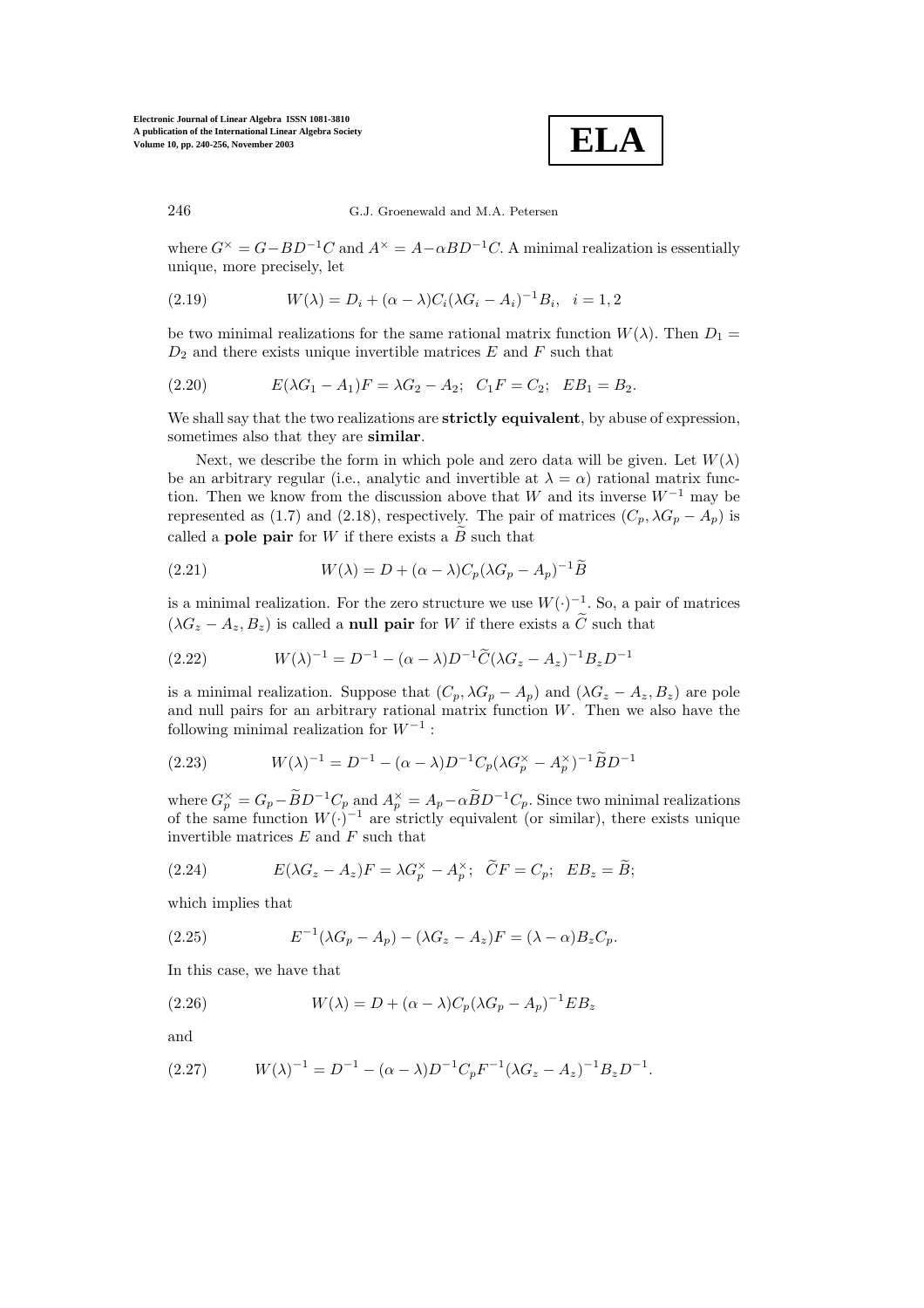

J-Spectral Factorization for Rational Matrix Functions with Alternative Realization 247

Finally, the following identities will be useful in the sequel. Let  $W(\lambda)$  be as in (1.7) where  $\lambda G - A$  is  $\gamma$ -regular. Assume that det  $W(\lambda) \neq 0$  for each  $\lambda \in \gamma$  and set  $G^{\times} = G - BD^{-1}C$  and  $A^{\times} = A - \alpha BD^{-1}C$ . Then for  $\lambda \in \gamma$  we have

(2.28)  $W(\lambda)^{-1}C(\lambda G - A)^{-1} = D^{-1}C(\lambda G^{\times} - A^{\times})^{-1};$ 

(2.29) 
$$
(\lambda G - A)^{-1}BW(\lambda)^{-1} = (\lambda G^{\times} - A^{\times})^{-1}BD^{-1};
$$

 $(2.30) \quad (\lambda G^{\times} - A^{\times})^{-1} = (\lambda G - A)^{-1} - (\alpha - \lambda)(\lambda G - A)^{-1}BW(\lambda)^{-1}C(\lambda G - A)^{-1}.$ 

**3. Minimal** J**-Spectral Factorization for Arbitrary Rational Matrix Functions.** Let  $\Phi$  be a rational matrix function with constant signature, for which we assume the existence of a square minimal J-spectral factorization

$$
\Phi(\lambda) = W_1(\lambda) J W_1(-\bar{\lambda})^*.
$$

Here we describe explicitly all minimal nonsquare  $\widetilde{J}$ -spectral factors of the rational matrix function  $\Phi$  with constant signature matrix  $\tilde{J}$ , and with the same pole pair as a given minimal square J-spectral factor. The formulas for these  $\widetilde{J}$ -spectral factors are given in terms of the components of an algebraic Riccati equation and a given minimal square J-spectral factor.

Let  $\Phi$  be a rational matrix function with constant signature, for which we assume the existence of a square minimal J-spectral factorization  $\Phi(\lambda) = W_1(\lambda)JW_1(-\overline{\lambda})^*$ . The main problem that we wish to consider may be stated as follows. Given Φ in realized form we wish to find all minimal spectral factorizations  $\Phi = W\overline{J}W^*$ , where W is possibly nonsquare. Our aim is to obtain a minimal realization for  $W$ 's of this type. The approach that we will adopt in solving this problem is comparable to the one in [16]. In particular, we explicitly describe all minimal nonsquare  $\widetilde{J}$ -spectral factors W of  $\Phi$ , for which  $W(\alpha) = \begin{bmatrix} I_m & 0 \end{bmatrix}$  and with the same pole pair as  $W_1$ . Throughout, we assume that  $\tilde{J}$  is given by (1.2).

Theorem 3.1. *Suppose that the rational matrix function* Φ *with constant signature matrix has a realization*

$$
\Phi(\lambda) = J + (\alpha - \lambda)C(\lambda G - A)^{-1}B
$$

and a minimal square  $J$ -spectral factor  $W_1$  given by the minimal realization

(3.1) 
$$
W_1(\lambda) = I_m + (\alpha - \lambda)C_1(\lambda G_1 - A_1)^{-1}\widetilde{B}_1
$$

*whenever*  $\alpha = -\overline{\alpha}$ *.* Set  $Y = G_1 - \widetilde{B}_1C_1$  and  $Z = A_1 - \alpha \widetilde{B}_1C_1$ *. For any*  $X = X^*$  form

$$
YX + XY^* - XC_1^*JC_1X
$$

and let  $X_2$  and  $J_{22} = J_{22}^*$  *invertible be such that* 

(3.2) 
$$
YX + XY^* - XC_1^*JC_1X = X_2J_{22}X_2^*.
$$

*Then for any such*  $X$ *,*  $X_2$  *and*  $J_{22}$  *the function* 

(3.3) 
$$
W(\lambda) = \begin{bmatrix} I_m & 0 \end{bmatrix} + (\alpha - \lambda)C_1(\lambda G_1 - A_1)^{-1} \begin{bmatrix} X C_1^* J + \widetilde{B}_1 & X_2 \end{bmatrix}
$$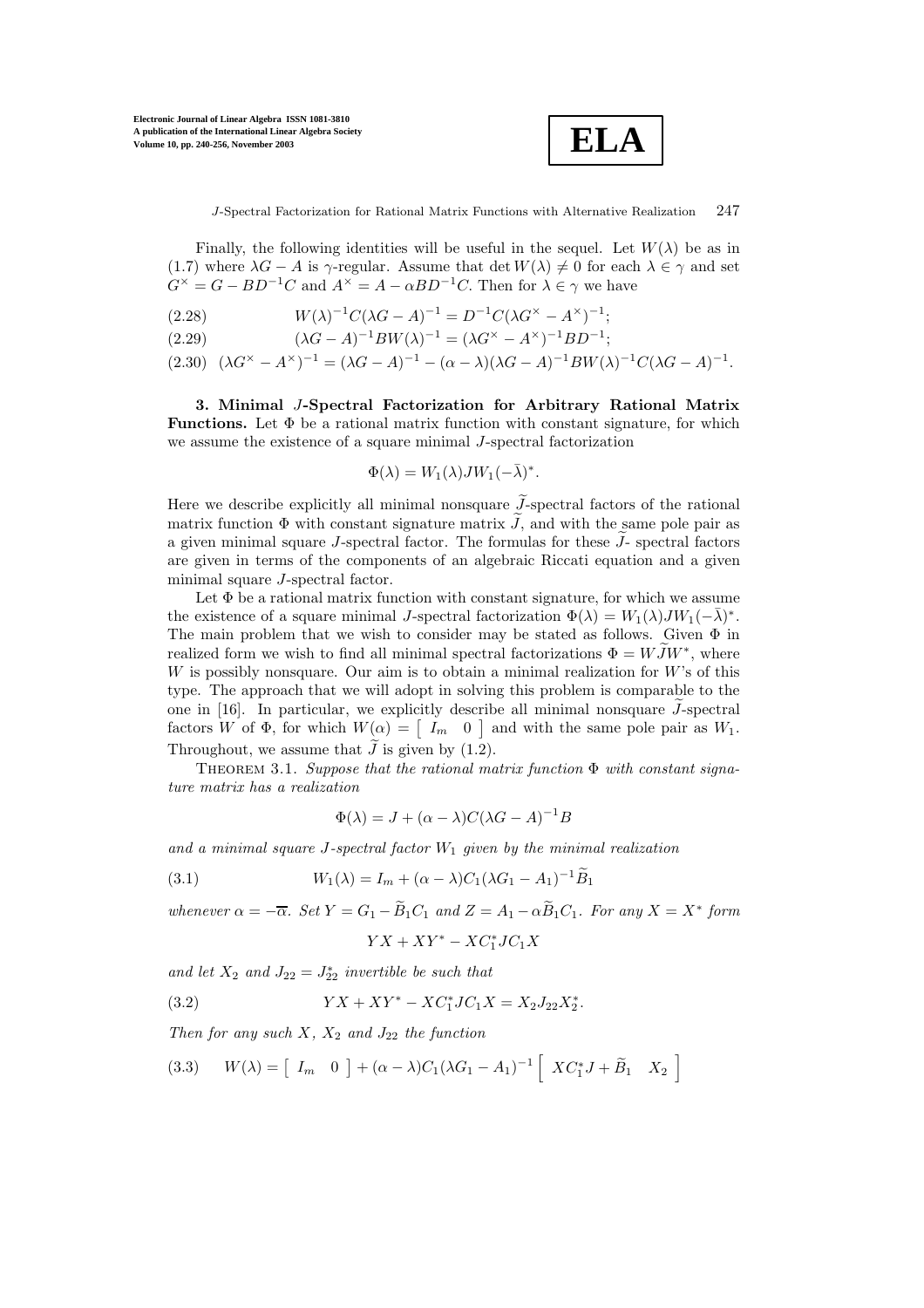**ELA**

∗

248 G.J. Groenewald and M.A. Petersen

*is a*  $\widetilde{J}$ -spectral factor of  $\Phi$ , where  $\widetilde{J}$  is given by (1.2). Moreover, for any such X, the *matrix*  $(Z - \alpha Y)X$  *is selfadjoint as well.* 

*Conversely, given*  $\widetilde{J}$  *as in* (1.2) *all*  $\widetilde{J}$ -spectral factors of  $\Phi$  are given by (3.3) *where X* and  $X_{22}$  *satisfy* (3.2).

*Proof.*  $(\Leftarrow)$  We consider a nonsquare rational matrix of the form

(3.4) 
$$
W(\lambda) = \begin{bmatrix} I_m & 0 \end{bmatrix} + (\alpha - \lambda)C_1(\lambda G_1 - A_1)^{-1} \begin{bmatrix} X_1 + \widetilde{B}_1 & X_2 \end{bmatrix}.
$$

We can rewrite  $(3.4)$  in terms of the square *J*-spectral factor  $(3.1)$  as

(3.5) 
$$
W(\lambda) = \left[ \begin{array}{cc} W_1(\lambda) + R_1(\lambda) & R_2(\lambda) \end{array} \right],
$$

where  $R_1(\lambda) = (\alpha - \lambda)C_1(\lambda G_1 - A_1)^{-1}X_1$  and  $R_2(\lambda) = (\alpha - \lambda)C_1(\lambda G_1 - A_1)^{-1}X_2$ . If we form a  $\tilde{J}$ -spectral product with  $W(\lambda)$  in the form given by (3.5) we obtain

$$
W(\lambda)\tilde{J}W(-\overline{\lambda})^* = \begin{bmatrix} W_1(\lambda) + R_1(\lambda) & R_2(\lambda) \end{bmatrix} \tilde{J} \begin{bmatrix} W_1(-\overline{\lambda})^* + R_1(-\overline{\lambda})^* \\ R_2(-\overline{\lambda})^* \end{bmatrix}
$$
  
\n
$$
= \begin{bmatrix} W_1(\lambda) + R_1(\lambda) & R_2(\lambda) \end{bmatrix} \begin{bmatrix} J & 0 \\ 0 & J_{22} \end{bmatrix} \begin{bmatrix} W_1(-\overline{\lambda})^* + R_1(-\overline{\lambda})^* \\ R_2(-\overline{\lambda})^* \end{bmatrix}
$$
  
\n
$$
= (W_1(\lambda) + R_1(\lambda))J(W_1(-\overline{\lambda})^* + R_1(-\overline{\lambda})^*) + R_2(\lambda)J_{22}R_2(-\overline{\lambda})^*
$$
  
\n
$$
= W_1(\lambda)JW_1(-\overline{\lambda})^* + R_1(\lambda)JW_1(-\overline{\lambda})^* + W_1(\lambda)JR_1(-\overline{\lambda})^*
$$
  
\n
$$
+ R_1(\lambda)JR_1(-\overline{\lambda})^* + R_2(\lambda)J_{22}R_2(-\overline{\lambda})^*
$$

$$
= \Phi(\lambda) + R_1(\lambda)JW_1(-\overline{\lambda})^* + W_1(\lambda)JR_1(-\overline{\lambda})^* + R_1(\lambda)JR_1(-\overline{\lambda})^* + R_2(\lambda)J_{22}R_2(-\overline{\lambda})^*.
$$

Thus we have that  $\Phi(\lambda) = W(\lambda)\widetilde{J}W(-\overline{\lambda})^*$  if and only if

(3.6) 
$$
R_1(\lambda)JW_1(-\overline{\lambda})^* + W_1(\lambda)JR_1(-\overline{\lambda})^* + R_1(\lambda)JR_1(-\overline{\lambda}) + R_2(\lambda)J_{22}R_2(-\overline{\lambda})^* = 0.
$$

Next, we multiply (3.6) on the left by  $W_1(\lambda)^{-1}$  and on the right by  $W_1(-\overline{\lambda})^{-*}$ and use the fact that

$$
W_1(\lambda)^{-1}C_1(\lambda G_1 - A_1)^{-1} = C_1(\lambda Y - Z)^{-1},
$$

where  $Y = G_1 - \widetilde{B}_1 C_1$  and  $Z = A_1 - \alpha \widetilde{B}_1 C_1$ . By a straightforward calculation we find that (3.6) is equivalent to

$$
(3.7) \qquad (\alpha - \lambda)C_1(\lambda Y - Z)^{-1}X_1J - (\overline{\alpha} + \lambda)JX_1^*(\lambda Y^* + Z^*)^{-1}C_1^*
$$

$$
= (\alpha - \lambda)(\overline{\alpha} + \lambda)C_1(\lambda Y - Z)^{-1}(X_1JX_1^* + X_2J_{22}X_2^*)(\lambda Y^* + Z^*)^{-1}C_1^*.
$$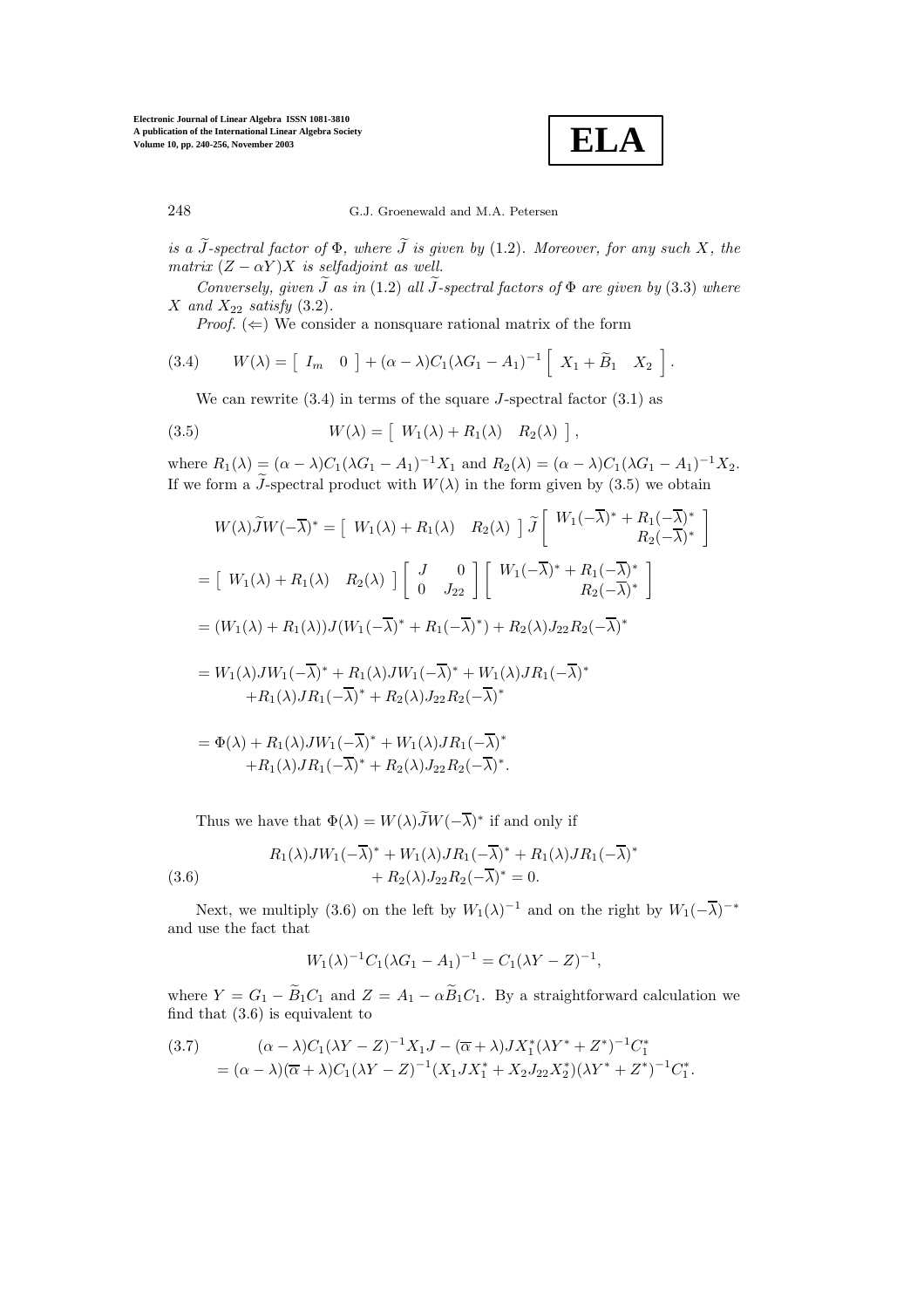

From the spectral decomposition of the associate pencil  $\lambda Y - Z$  of the pencil  $\lambda G_1 - A_1$ we obtain

(3.8) 
$$
(\lambda Y - Z)^{-1} = E^{\times} \begin{bmatrix} (\lambda \Omega_1^{\times} - I_1^{\times})^{-1} & 0\\ 0 & (\lambda I_2^{\times} - \Omega_2^{\times})^{-1} \end{bmatrix}.
$$

Hence, it follows that

$$
(3.9) \ (\alpha - \lambda)(\lambda Y - Z)^{-1} = E^{\times} \begin{bmatrix} (\alpha - \lambda)(\lambda \Omega_1^{\times} - I_1^{\times})^{-1} & 0\\ 0 & (\alpha - \lambda)(\lambda I_2^{\times} - \Omega_2^{\times})^{-1} \end{bmatrix},
$$

where

$$
(\alpha - \lambda)(\lambda \Omega_1^{\times} - I_1^{\times})^{-1} = -\sum_{\nu=0}^{\infty} \alpha \lambda^{\nu} (\Omega_1^{\times})^{\nu} + \sum_{\nu=0}^{\infty} \lambda^{\nu+1} (\Omega_1^{\times})^{\nu}
$$

and

$$
(\alpha - \lambda)(\lambda I_2^{\times} - \Omega_2^{\times})^{-1} = \sum_{\nu=0}^{\infty} \alpha \lambda^{-\nu-1} (\Omega_2^{\times})^{\nu} - \sum_{\nu=0}^{\infty} \lambda^{-\nu} (\Omega_2^{\times})^{\nu}.
$$

Similarly, we have that

(3.10)  
\n
$$
-(\overline{\alpha} + \lambda)(\lambda Y^* + Z^*)^{-1} =
$$
\n
$$
\begin{bmatrix}\n-(\overline{\alpha} + \lambda)(\lambda Y^* + I_1^{\times})^{-1} & 0 \\
0 & -(\overline{\alpha} + \lambda)(\lambda I_2^{\times} + \Omega_2^{\times})^{-1}\n\end{bmatrix} E^{\times *},
$$

where

$$
-(\overline{\alpha}+\lambda)(\lambda \Omega_1^{\times}{}^* + I_1^{\times})^{-1} = -\sum_{\nu=0}^{\infty} (-1)^{\nu} \overline{\alpha} \lambda^{\nu} (\Omega_1^{\times}{}^*)^{\nu} - \sum_{\nu=0}^{\infty} (-1)^{\nu} \lambda^{\nu+1} (\Omega_1^{\times}{}^*)^{\nu}
$$

and

$$
-(\overline{\alpha}+\lambda)(\lambda I_2^{\times}+\Omega_2^{\times})^{-1}=-\sum_{\nu=0}^{\infty}(-1)^{\nu}\overline{\alpha}\lambda^{-\nu-1}(\Omega_2^{\times})^{\nu}-\sum_{\nu=0}^{\infty}(-1)^{\nu}\lambda^{\nu}(\Omega_2^{\times})^{\nu}.
$$

Substituting  $(3.9)$  and  $(3.10)$  into formula  $(3.7)$  and comparing the coefficients of  $\lambda^{-1}$  yields

$$
(3.11) \quad C_1 E^{\times} \begin{bmatrix} 0 & 0 \\ 0 & \alpha I_2^{\times} - \Omega_2^{\times} \end{bmatrix} X_1 J - J X_1^* \begin{bmatrix} 0 & 0 \\ 0 & \overline{\alpha} I_2^{\times} - \Omega_2^{\times *} \end{bmatrix} E^{\times *} C_1^* = 0.
$$

Notice that (3.7) also implies that

(3.12) 
$$
(\alpha - \lambda)C_1(\lambda Y - Z)^{-1}X_1Ju = 0 \quad (u \in \text{ker } C_1^*).
$$

The pair  $(C_1, \lambda Y - Z)$  is a null-kernel pair and hence (3.12) can be rewritten as

(3.13) 
$$
X_1Ju = 0 \quad (u \in \text{ker } C_1^*).
$$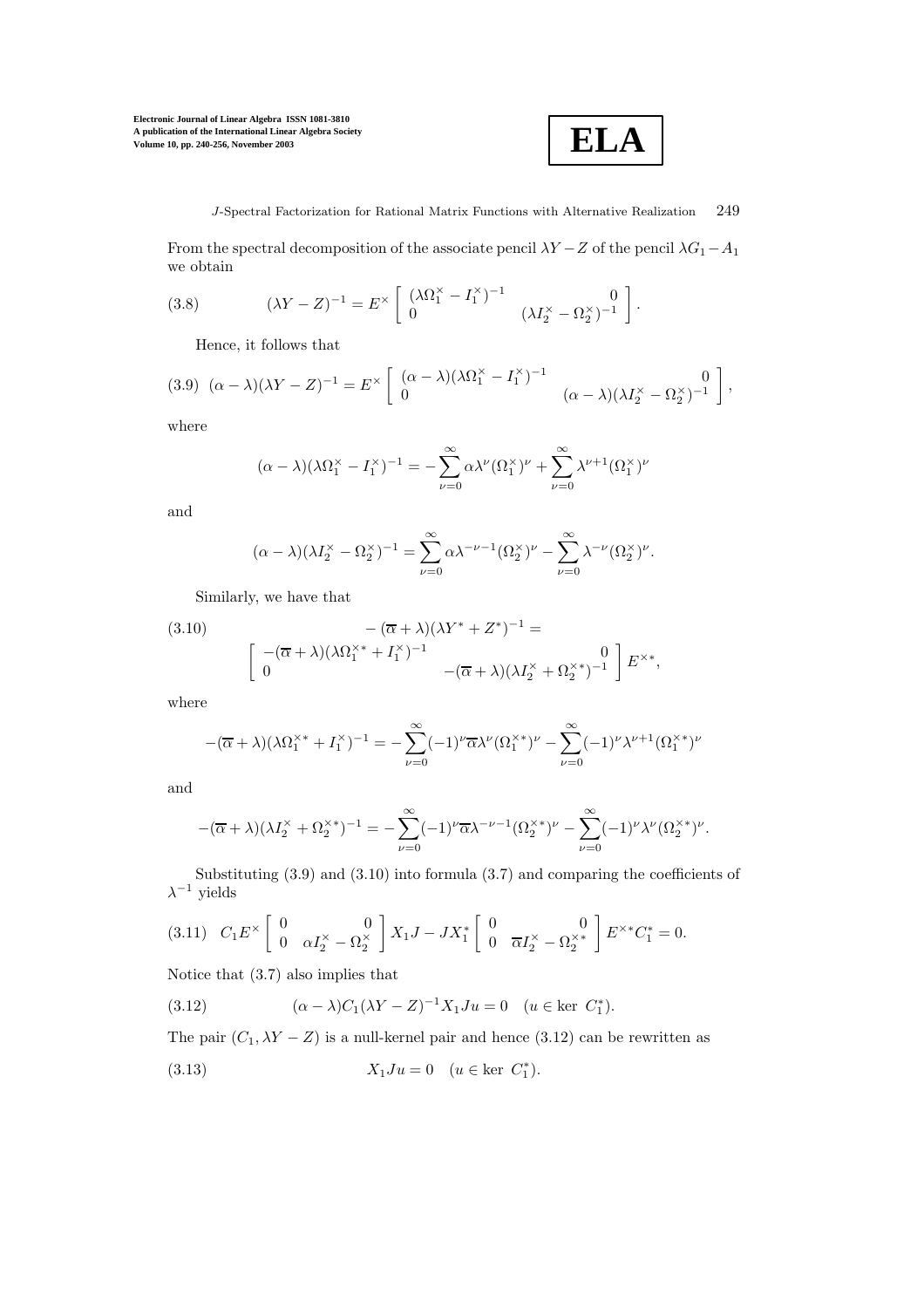

250 G.J. Groenewald and M.A. Petersen

From  $(3.11)$  and  $(3.12)$  it follows that there exists a selfadjoint matrix X such that

(3.14) 
$$
XC_1^* = X_1 J.
$$

Indeed, we define X on  $im C_1^*$  by setting

$$
XC_1^*u=X_1Ju\quad (u\in{\mathbf{C}}^m).
$$

From (3.13) it follows that X is well-defined and uniquely defined on im  $C_1^*$ . Consider the orthogonal decomposition  $\mathbb{C}^n = im C_1^* \oplus ker C_1$ , and the following partitioning of X

$$
X = \left[\begin{array}{c} X_{11} \\ X_{21} \end{array}\right] : \text{ im } C_1^* \to \left[\begin{array}{c} \text{ im } C_1^* \\ \text{ker } C_1 \end{array}\right].
$$

Note that

$$
C_1 E^{\times} \begin{bmatrix} 0 & 0 \\ 0 & \alpha I_2^{\times} - \Omega_2^{\times} \end{bmatrix} X_1 J = C_1 E^{\times} \begin{bmatrix} 0 & 0 \\ 0 & \alpha I_2^{\times} - \Omega_2^{\times} \end{bmatrix} X C_1^*
$$
  
=  $C_1 E^{\times} \begin{bmatrix} 0 & 0 \\ 0 & \alpha I_2^{\times} - \Omega_2^{\times} \end{bmatrix} X_{11} C_1^*.$ 

Since  $C_1 E^{\times} \begin{bmatrix} 0 & 0 \\ 0 & \alpha I^{\times} \end{bmatrix}$ 0  $\alpha I_2^{\times} - \Omega_2^{\times}$  $\left[X_1J\right]$  is selfadjoint by (3.11), we conclude that  $C_1E^{\times}$   $\begin{bmatrix} 0 & 0 \\ 0 & 0 \end{bmatrix}$ 0  $\alpha I_2^{\times} - \Omega_2^{\times}$  $X_{11}C_1^*$  is selfadjoint. This implies that

$$
E^{\times} \left[ \begin{array}{cc} 0 & 0 \\ 0 & \alpha I_2^{\times} - \Omega_2^{\times} \end{array} \right] X_{11}
$$

is selfadjoint.

Now define X on  $\mathbb{C}^n$  by

$$
X = \left[ \begin{array}{cc} X_{11} & X_{21}^* \\ X_{21} & X_{22} \end{array} \right] \text{ on } \left[ \begin{array}{c} \text{im } C_1^* \\ \text{ker } C_1 \end{array} \right],
$$

where  $X_{22}$  is an arbitrary selfadjoint linear transformation on ker  $C_1$ . We note that this suggests that there is freedom in the choice for X.

Using  $(3.11)$  and  $(3.12)$  and the fact that there exists an X such that  $(3.14)$  holds we can rewrite (3.7) in the following equivalent form

$$
C_1(\lambda Y - Z)^{-1} \{ (\alpha - \lambda)X(\lambda Y^* + Z^*) - (\overline{\alpha} + \lambda)(\lambda Y - Z)X
$$

$$
-(\alpha - \lambda)(\overline{\alpha} + \lambda)XC_1^*JC_1X - (\alpha - \lambda)(\overline{\alpha} + \lambda)X_2J_{22}X_2^*\}
$$

$$
\times (\lambda Y^* + Z^*)^{-1}C_1^* = 0.
$$

By using the fact that  $(C_1, \lambda Y - Z)$  is a null-kernel pair, we see that (3.15) is equivalent to

$$
\{(\alpha - \lambda)X(\lambda Y^* + Z^*) - (\overline{\alpha} + \lambda)(\lambda Y - Z)X - (\alpha - \lambda)(\overline{\alpha} + \lambda)XC_1^*JC_1X - (\alpha - \lambda)(\overline{\alpha} + \lambda)X_2J_{22}X_2^*\}(\lambda Y^* + Z^*)^{-1}C_1^* = 0.
$$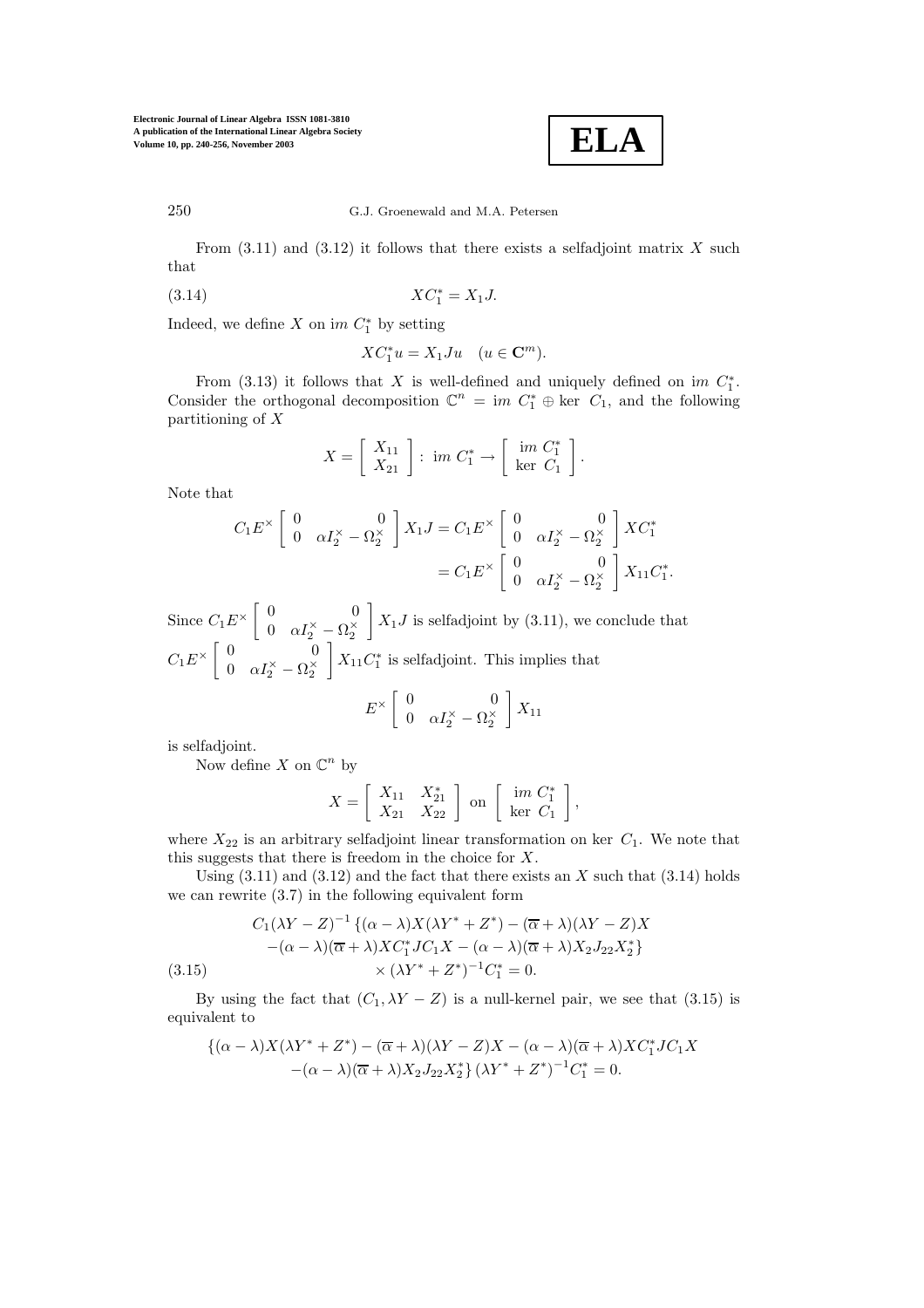

J-Spectral Factorization for Rational Matrix Functions with Alternative Realization 251

Taking adjoints we see that the above formula is equivalent to

$$
C_1(\lambda Y - Z)^{-1} \{ (\alpha - \lambda) X (\lambda Y^* + Z^*) - (\overline{\alpha} + \lambda) (\lambda Y - Z) X
$$
  
-(\alpha - \lambda) (\overline{\alpha} + \lambda) X C\_1^\* J C\_1 X - (\alpha - \lambda) (\overline{\alpha} + \lambda) X\_2 J\_{22} X\_2^\* \} = 0.

Finally, by again using the fact that  $(C_1, \lambda Y - Z)$  is a null-kernel pair, we notice that (3.15) is equivalent to

$$
(\overline{\alpha} + \lambda)(\lambda Y - Z)X - (\alpha - \lambda)X(\lambda Y^* + Z^*) + (\alpha - \lambda)(\overline{\alpha} + \lambda)XC_1^*JC_1X
$$
  
(3.16) 
$$
+ (\alpha - \lambda)(\overline{\alpha} + \lambda)X_2J_{22}X_2^* = 0.
$$

Next, note that (3.16) is an equality between two matrix polynomials of degree two. Since like coefficients are equal we obtain the following equations:

(3.17) 
$$
YX + XY^* - XC_1^*JC_1X = X_2J_{22}X_2^*;
$$

$$
(3.18)\quad \frac{1}{\overline{\alpha}-\alpha}\{(XZ^*-ZX)+(\overline{\alpha}YX-\alpha XY^*)\}-XC_1^*JC_1X=X_2J_{22}X_2^*;
$$

(3.19) 
$$
\frac{1}{\alpha}ZX + \frac{1}{\overline{\alpha}}XZ^* - XC_1^*JC_1X = X_2J_{22}X_2^*.
$$

Now we show that  $(Z - \alpha Y)X$  is selfadjoint whenever  $\alpha = -\overline{\alpha}$ . Indeed, since  $\alpha = -\overline{\alpha}$ , (3.16) becomes

$$
(3.20)(-\lambda Y + Z)X - X(\lambda Y^* + Z^*) + (\lambda - \alpha)XC_1^*JC_1X = -(\lambda - \alpha)X_2J_{22}X_2^*.
$$

Setting  $\lambda = \alpha$  in (3.20) leads to

(3.21) 
$$
(-\alpha Y + Z)X - X(\alpha Y^* + Z^*) = 0.
$$

Again, since  $\alpha = -\overline{\alpha}$  and by using (3.21) we get that  $(Z - \alpha Y)X$  must be selfadjoint.

Finally, by using the selfadjointness of  $(Z-\alpha Y)X$  and because  $\alpha = -\overline{\alpha}$  we observe that both (3.18) and (3.19) are equal to (3.17). So we can choose  $X_2$  and  $J_{22}$  such that (3.2) holds whenever  $\alpha = -\overline{\alpha}$  and  $(Z - \alpha Y)X$  is selfadjoint.

We observe that the above proof suggests that there is some freedom in the choice of X. However, X is in fact unique (also compare with  $[14]$ ). Suppose that

$$
C_1(\lambda G_1 - A_1)^{-1} X C_1^* J = C_1(\lambda G_1 - A_1)^{-1} X' C_1^* J
$$

for some selfadjoint matrix  $X'$ , and also that

$$
(\overline{\alpha} + \lambda)(\lambda Y - Z)X - (\alpha - \lambda)X(\lambda Y^* + Z^*) + (\alpha - \lambda)(\overline{\alpha} + \lambda)XC_1^*JC_1X
$$
  
= 
$$
(\overline{\alpha} + \lambda)(\lambda Y - Z)X' - (\alpha - \lambda)X'(\lambda Y^* + Z^*) + (\alpha - \lambda)(\overline{\alpha} + \lambda)X'C_1^*JC_1X'.
$$

Then the observability of  $(C_1, \lambda G_1 - A_1)$  implies that  $XC_1^* = X'C_1^*$ . Thus

$$
im(X - X^{'}) \subset \ker C_1.
$$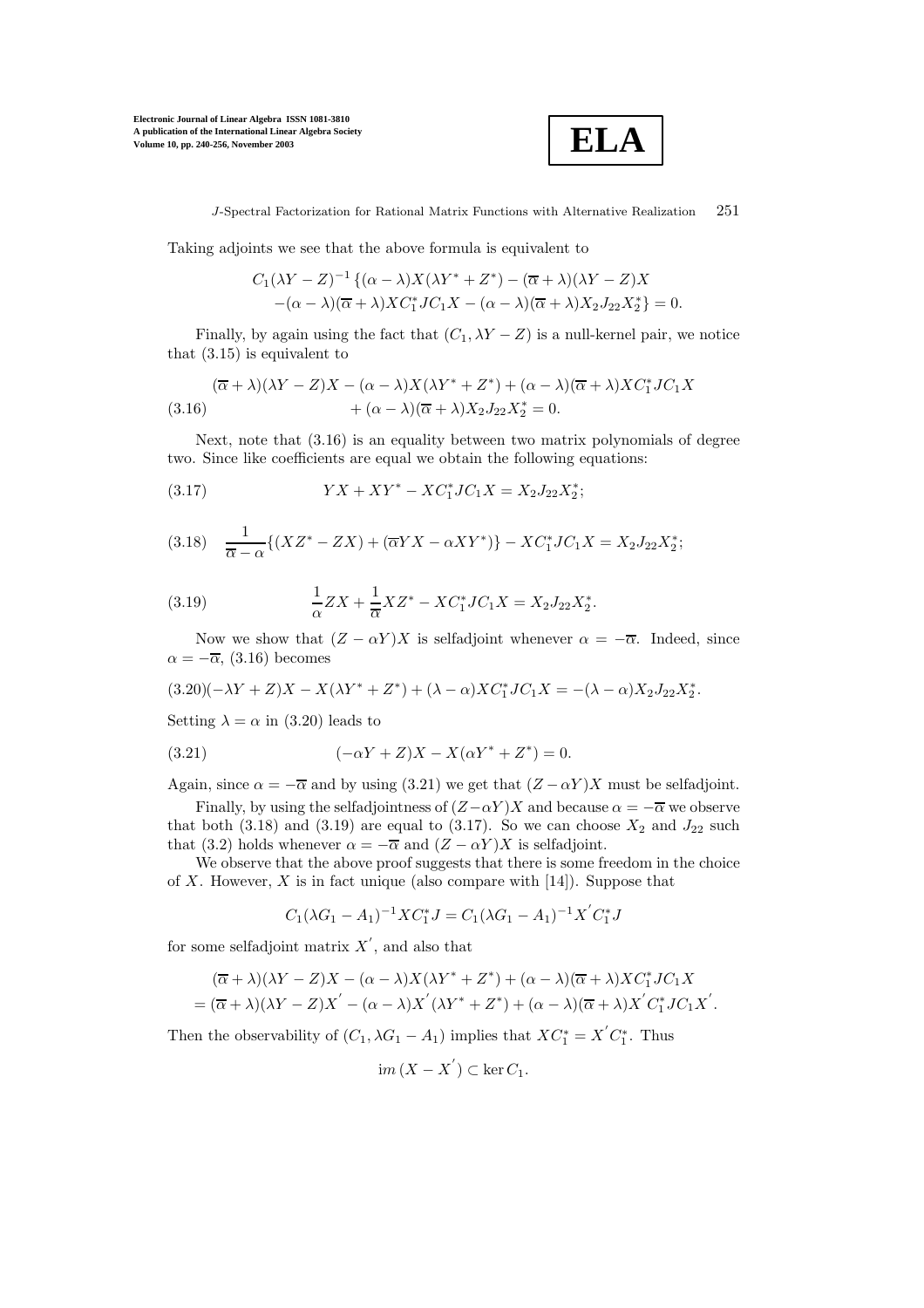

252 G.J. Groenewald and M.A. Petersen

But then

$$
XC_1^*JC_1X = X'C_1^*JC_1X,
$$

and thus

$$
(\alpha - \lambda)(X - X^{'})(\lambda Y^* + Z^*) - (\overline{\alpha} + \lambda)(\lambda Y - Z)(X - X^{'}) = 0.
$$

From this we deduce that  $im(X-X')$  is  $(\lambda Y-Z)$ - invariant. As it is also contained in ker  $C_1$ , and as  $(C_1, \lambda Y - Z)$  is observable, we obtain that  $(\lambda Y - Z)$ im  $(X - X') = (0)$ . It then follows that  $im(X - X') = (0)$ , i.e.,  $X = X'$ .

 $(\Rightarrow)$  We still have to establish the proof of the direct statement. Given the formula for  $W(\lambda)$  one derives that

$$
W(\lambda)\widetilde{J}W(-\bar{\lambda})^* = J + (\alpha - \lambda)C_1(\lambda G_1 - A_1)^{-1}(X_1J + \widetilde{B}_1J)
$$
  
–  $(\overline{\alpha} + \lambda)(JX_1^* + J\widetilde{B}_1^*)(\lambda G_1^* + A_1^*)^{-1}C_1^*$   
–  $(\alpha - \lambda)(\overline{\alpha} + \lambda)C_1(\lambda G_1 - A_1)^{-1}\left\{(XC_1^* + \widetilde{B}_1J)(\widetilde{B}_1^* + JC_1X) + X_2J_{22}X_2^*\right\}$   
×  $(\lambda G_1^* + A_1^*)^{-1}C_1^*.$ 

Employing (3.2) we see that

$$
(\alpha - \lambda)(\overline{\alpha} + \lambda) \left\{ (XC_1^* + \widetilde{B}_1J)(\widetilde{B}_1^* + JC_1X) + X_2J_{22}X_2^* \right\}
$$
  
=  $(\alpha - \lambda)X \left\{ (\lambda Y^* + Z^*) + (\overline{\alpha} + \lambda)C_1^* \widetilde{B}_1^* \right\}$   
+  $( \overline{\alpha} + \lambda) \left\{ (\alpha - \lambda) \widetilde{B}_1 C_1 - (\lambda Y - Z) \right\} X + (\alpha - \lambda)(\overline{\alpha} + \lambda) \widetilde{B}_1 J \widetilde{B}_1^* \right\}$   
=  $( \alpha - \lambda)X(\lambda G_1^* + A_1^*) - (\overline{\alpha} + \lambda)(\lambda G_1 - A_1)X + (\alpha - \lambda)(\overline{\alpha} + \lambda) \widetilde{B}_1 J \widetilde{B}_1^*.$ 

Inserting this in the formula above easily leads to

ż,

$$
W(\lambda)\widetilde{J}W(-\bar{\lambda})^* = W_1(\lambda)JW_1(-\bar{\lambda})^* = \Phi(\lambda). \quad \Box
$$

In the following corollary we consider the relationship between special choices of  $\widetilde{J}$  and  $\widetilde{J}$ -spectral factors of  $\underline{\Phi}$ .

COROLLARY 3.2. Let  $\widetilde{J}$  be given by (1.2). Under the assumptions of Theorem *3.1 the following hold.*

(a) Let  $\Pi_+(J) = \Pi_+(\tilde{J})$ , where  $\Pi_+(\tilde{J})$  (resp.,  $\Pi_+(\tilde{J})$ ) denotes the number of  $positive$  eigenvalues of  $J$   $(resp.,\widetilde{J}).$  There is a one-to-one correspondence *between*  $\tilde{J}$ -spectral factors of  $\Phi$  *with pole pair*  $(C_1, \lambda G_1 - A_1)$  *and with value*  $\left[ \begin{array}{cc} I_m & 0 \end{array} \right]$  at  $\alpha$ , and pairs of matrices  $(X, X_2)$  satisfying

$$
YX+XY^*-XC_1^*JC_1X\leq 0
$$

*and*

$$
YX + XY^* - XC_1^*JC_1X = X_2J_{22}X_2^*.
$$

*This one-to-one correspondence is given by* (3.3)*.*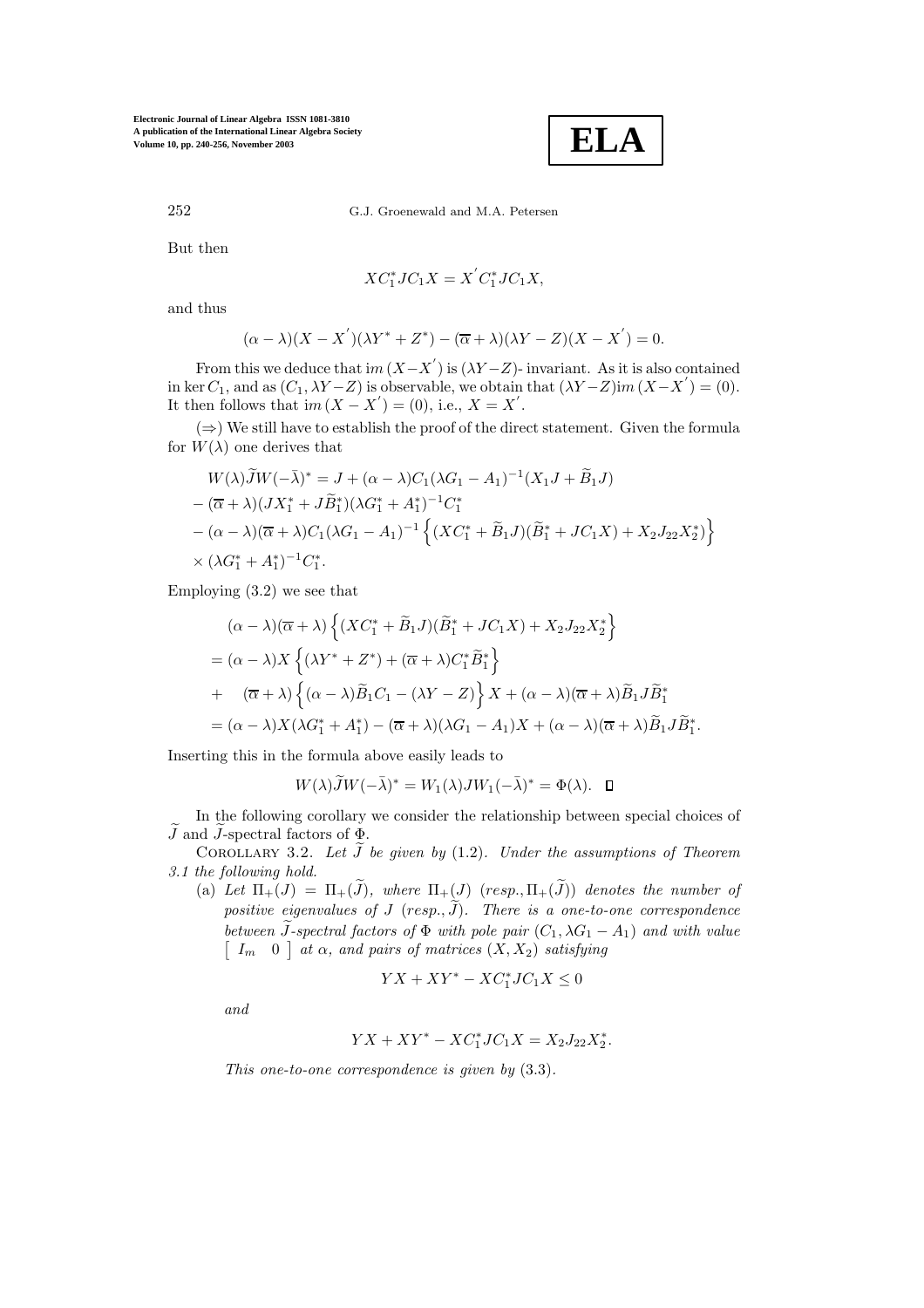

(b) Let  $\Pi_-(J) = \Pi_-(\widetilde{J})$ , where  $\Pi_-(J)$  (resp.,  $\Pi_-(\widetilde{J})$ ) denotes the number of  $negative$  eigenvalues of  $J$  (resp.,  $\widetilde{J}$ ). There is a one-to-one correspondence *between*  $\tilde{J}$ -spectral factors of  $\Phi$  *with pole pair*  $(C_1, \lambda G_1 - A_1)$  *and with value*  $\begin{bmatrix} I_m & 0 \end{bmatrix}$  at  $\alpha$ , and pairs of matrices  $(X, X_2)$  satisfying

$$
YX + XY^* - XC_1^*JC_1X \ge 0
$$

*and*

$$
YX + XY^* - XC_1^*JC_1X = X_2J_{22}X_2^*.
$$

*This one-to-one correspondence is given by* (3.3)*.*

(c) Let  $\Pi_+(J) = \Pi_{\pm}(\tilde{J})$  and  $\Pi_-(J) = \Pi_-(\tilde{J})$ . There is a one-to-one correspon*dence between*  $\tilde{J}$ -spectral factors of  $\Phi$  *with pole pair*  $(C_1, \lambda G_1 - A_1)$  *and with*  $value \begin{bmatrix} I_m & 0 \end{bmatrix}$  at  $\alpha$ , and matrices X satisfying

$$
YX + XY^* - XC_1^*JC_1X = 0.
$$

*This one-to-one correspondence is given by* (3.3)*.*

Part (c) of the above corollary corresponds to an analogue of the square case which, for instance, is discussed in [9].

We note from the  $\tilde{J}$ -spectral factorization in (1.1) and the proof of Theorem 3.1 that

(3.22) 
$$
W(\lambda) \widetilde{J}W(-\overline{\lambda})^* = (W_1(\lambda) + R_1(\lambda))J(W_1(-\overline{\lambda})^* + R_1(-\overline{\lambda})^*) + R_2(\lambda)J_{22}R_2(-\overline{\lambda})^*,
$$

where we have that  $W_1 + R_1$  has a fixed pole pair  $(C_1, \lambda G_1 - A_1)$ . If we make the assumption that  $J_{22}$  is positive semidefinite, i.e.,  $J_{22} \geq 0$ , then it follows that  $(W_1 + R_1)J(W_1 + R_1)^* \geq \Phi$ . On the other hand, if we suppose that  $J_{22}$  is negative semidefinite, i.e.,  $J_{22} \leq 0$ , then it follows that  $(W_1 + R_1)J(W_1 + R_1)^* \leq \Phi$ .

Remark 3.3. Our next remark represents a much weaker analogue of Corollary 2.3 of [16]. It may be formulated and proved as follows. Assume  $\Phi$  has a minimal square J-spectral factor

$$
W_1(\lambda) = I_m + (\alpha - \lambda)C_1(\lambda G_1 - A_1)^{-1}\widetilde{B}_1.
$$

All square rational matrix functions V such that  $V J V^* \leq \Phi$ , V has a pole pair of the form  $(C_1, \lambda G_1 - A_1)$  and  $V(\alpha) = I_m$  are given by

(3.23) 
$$
V(\lambda) = I_m + (\alpha - \lambda)C_1(\lambda G_1 - A_1)^{-1}(XC_1^*J + \widetilde{B}_1),
$$

where  $X$  solves

(3.24) 
$$
YX + XY^* - XC_1^*JC_1X = X_2X_2^*.
$$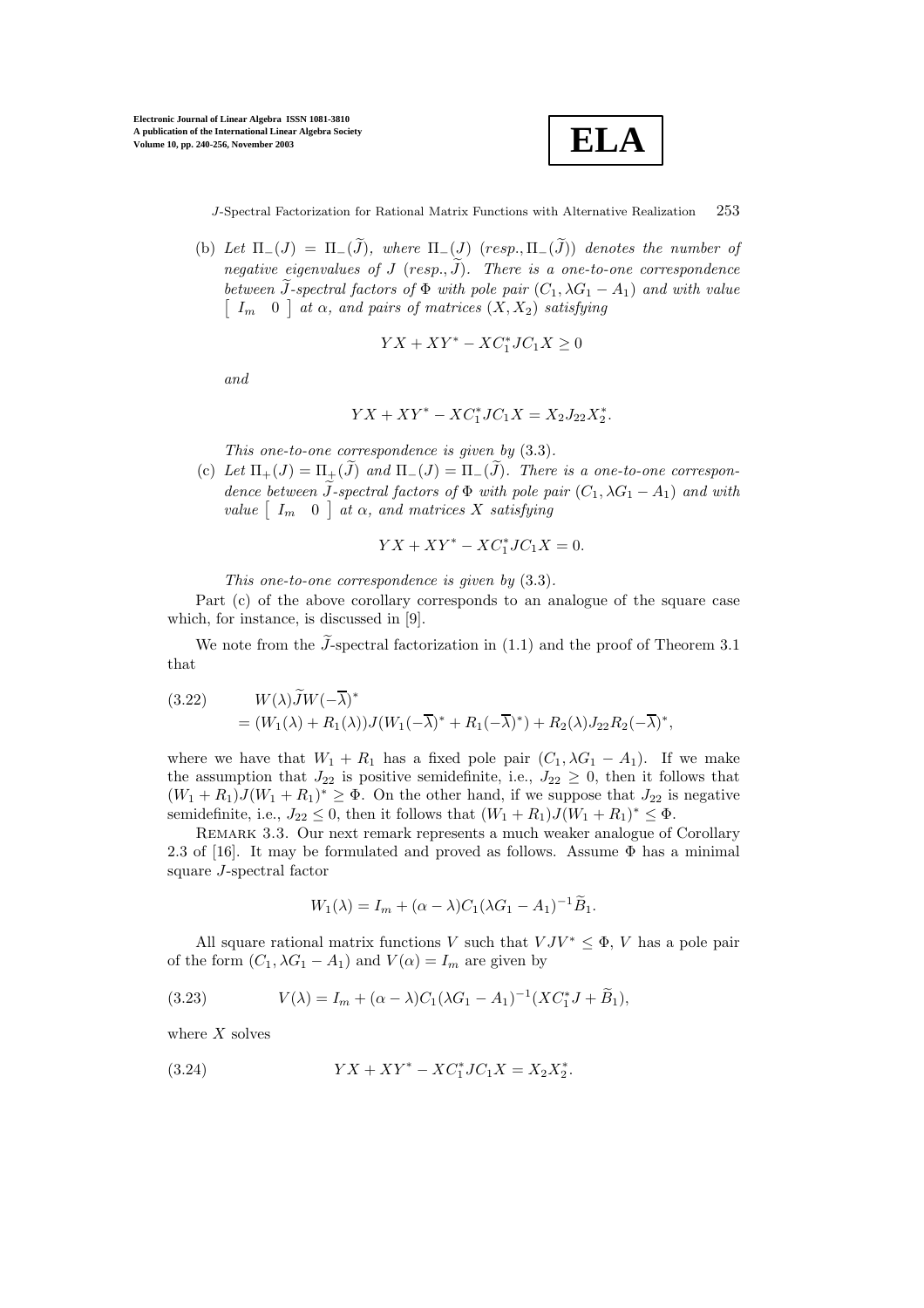**ELA**

254 G.J. Groenewald and M.A. Petersen

Here  $Y = G_1 - \widetilde{B}_1 C_1$  and  $Z = A_1 - \alpha \widetilde{B}_1 C_1$ . Indeed, we write  $V(\lambda) = I + (\alpha - \lambda)C_1(\lambda G_1 - A_1)^{-1}(X_1 + \widetilde{B}_1)$  and  $R_2(\lambda) = (\alpha - \lambda)C_1(\lambda G_1 - A_1)^{-1}X_2$ and consider

$$
\Phi(\lambda) = \begin{bmatrix} V(\lambda) & R_2(\lambda) \end{bmatrix} \begin{bmatrix} J & 0 \\ 0 & I \end{bmatrix} \begin{bmatrix} V(-\overline{\lambda})^* \\ R_2(-\overline{\lambda})^* \end{bmatrix}
$$

where

 $[V(\lambda) \quad R_2(\lambda)] = [I_m \quad 0] + (\alpha - \lambda)C_1(\lambda G_1 - A_1)^{-1} [X_1^* J + \widetilde{B}_1 \quad X_2].$  It follows from the proof of Theorem 3.1 that  $X_1 = XC_1^* J$  with  $X = X^*$  satisfying

$$
YX + XY^* - XC_1^*JC_1X = X_2X_2^* \ge 0.
$$

The converse is proved by taking a V as in (3.23) and then forming  $\Phi(\lambda)$  as above with  $J_{22} = I$  and  $R_2(\lambda) = (\alpha - \lambda)C_1(\lambda G_1 - A_1)^{-1}X_2$ . Then it follows that  $V J V^* \leq \Phi$ , V has a pole pair of the form  $(C_1, \lambda G_1 - A_1)$ ,  $V(\alpha) = I$  and  $R_2(\alpha) = 0$ .

The following result explains the square case.

Corollary 3.4. *Suppose that the rational matrix function* Φ *with constant signature matrix* J *has a realization*

$$
\Phi(\lambda) = J + (\alpha - \lambda)C(\lambda G - A)^{-1}B
$$

and a minimal square  $J$ -spectral factor  $W_1$  given by the minimal realization

(3.25) 
$$
W_1(\lambda) = I_m + (\alpha - \lambda)C_1(\lambda G_1 - A_1)^{-1}\widetilde{B}_1
$$

*whenever*  $\alpha = -\overline{\alpha}$ *. Set*  $Y = G_1 - \widetilde{B}_1C_1$  *and*  $Z = A_1 - \alpha \widetilde{B}_1C_1$ *. Let*  $X = X^*$  *be such that*

(3.26) 
$$
YX + XY^* - XC_1^*JC_1X = 0.
$$

*Then for any such* X*, the function*

(3.27) 
$$
W(\lambda) = I_m + (\alpha - \lambda)C_1(\lambda G_1 - A_1)^{-1}(XC_1^*J + \widetilde{B}_1)
$$

*is a* J-spectral factor of  $\Phi$ *. Moreover, for any such* X*, the matrix*  $(Z - \alpha Y)X$  *is selfadjoint.*

*Conversely, all* J*-spectral factors of* Φ *are given by* (3.27) *where* X *satisfies* (3.26)*.*

The proof of this corollary is almost exactly the same as for the nonsquare case in Theorem 3.1.

**4. Conclusions and Future Directions.** The problem that we solve in this paper is to give a full parametrization of all  $\tilde{J}$ -spectral factors that have the same pole pair as a given square J-spectral factor of a rational matrix function with constant signature and with special realization of the type given by (1.7), i.e.,

$$
W(\lambda) = D + (\alpha - \lambda)C(\lambda G - A)^{-1}B.
$$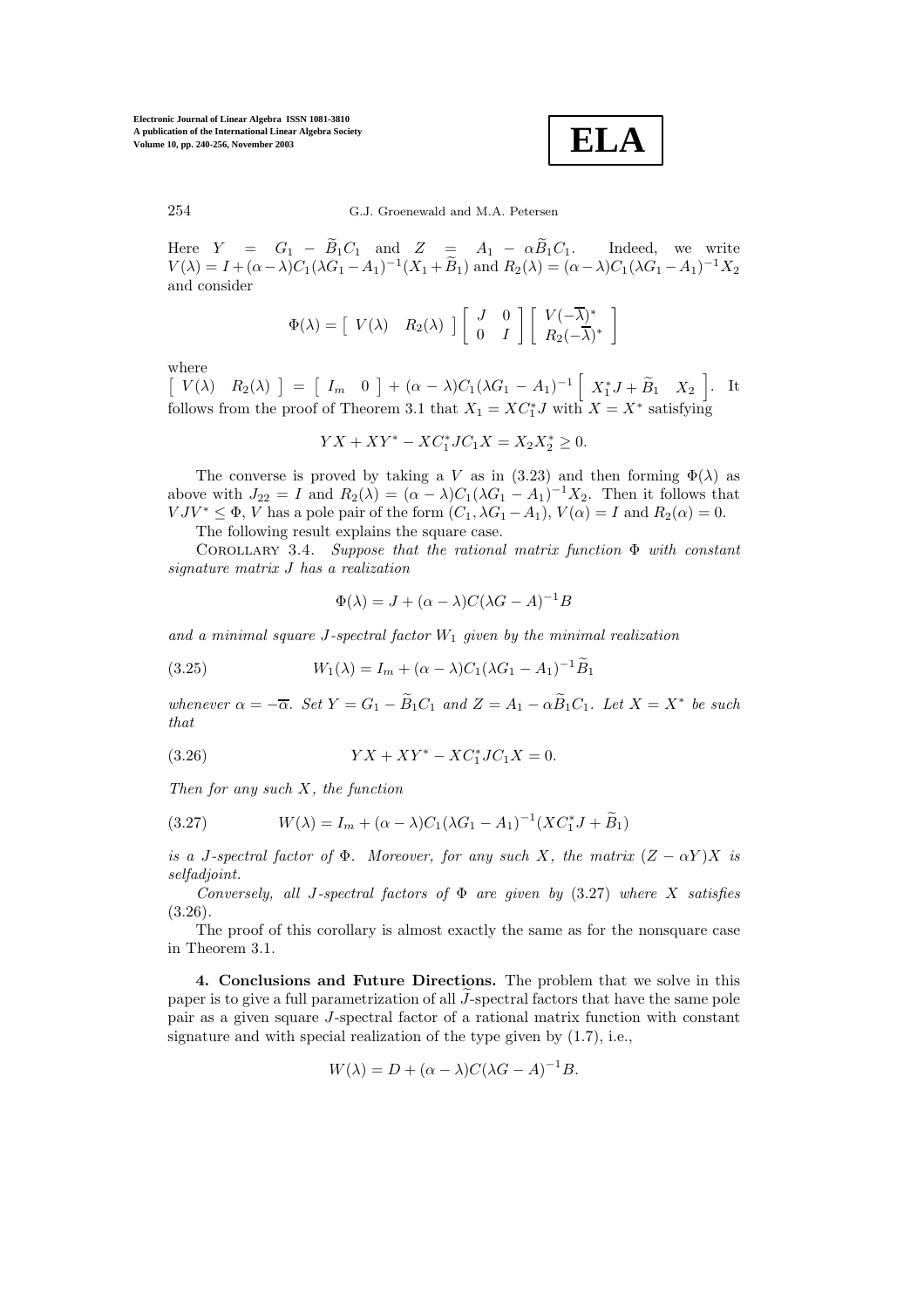

Explicit formulas for these  $\tilde{J}$ -spectral factors are given in terms of a solution of a particular algebraic Riccati equation. Also, it is possible to recover most of the formulas in [16] by applying an inverse Möbius transformation and using other heuristic tools.

Some work can still be done in the case of analytic rational matrix functions given as in (1.6), in other words

$$
W(\lambda) = D + C(\lambda I - A)^{-1}B.
$$

For instance, in [10] it was proved that although minimal J-spectral square factors may not always exist, there always is a possibly nonsquare minimal  $\widetilde{J}$ -spectral factor. The following open question may be posed; what is the smallest possible size of such a nonsquare factor?

Another fertile area of research is the further characterization of the null-pole structure of rational matrix functions  $([1, 2, 3, 4, 11])$  with alternative realization. In this regard, it would be an interesting exercise to follow the lead taken in [16] and discuss the common null structure of rational matrix functions (see also [11]) that arises from the analysis of J-spectral factors with more general realization. Another question would be whether this zero structure can be obtained in terms of the kernel of a generalized Bezoutian. A prerequisite for this is of course that an appropriate notion of a Bezoutian ([8, 12, 13, 16]) should be unearthed for spectral factors with alternative realization.

*Acknowledgment.* The authors are indebted to André Ran whose suggestions led to a significant improvement of the presentation of this paper.

## REFERENCES

- [1] Joseph A. Ball, Nir Cohen, and Leiba Rodman. Zero data and interpolation problems for rectangular matrix polynomials. *Linear and Multilinear Algebra*, 29:53–78, 1991.
- [2] Joseph A. Ball, Israel Gohberg, and Marek Rakowski. Reconstruction of a rational nonsquare matrix function from local data. *Integral Equations and Operator Theory*, 20:249–305, 1994.
- [3] Joseph A. Ball, Israel Gohberg, and Leiba Rodman. *Interpolation of Rational Matrix Functions*. Operator Theory: Advances and Applications 45, Birkhäuser Verlag, Basel, 1990.
- [4] Joseph A. Ball and Marek Rakowski. Null–pole subspaces of nonregular rational matrix functions. *Linear Algebra and its Applications*, 159:81–120, 1991.
- [5] Israel Gohberg, Samuel Goldberg, and Marinus A. Kaashoek. *Classes of Linear Operators I*. Operator Theory: Advances and Applications 49, Birkhäuser Verlag, Basel, 1990.
- [6] Israel Gohberg and Marinus A. Kaashoek. *Block Toeplitz Operators with Rational Symbols*. in: Contributions to Operator Theory, Systems and Networks (I. Gohberg, J.W. Helton, L. Rodman, Editors), Operator Theory: Advances and Applications 35, Birkhäuser Verlag, Basel, 385–440, 1988.
- [7] Israel Gohberg and Marinus A. Kaashoek. *Regular Rational Matrix Functions with Prescribed Pole and Zero Structure*. In: Contributions to Operator Theory, Systems and Networks (I. Gohberg, J.W. Helton, L. Rodman, Editors), Operator Theory: Advances and Applications 33, Birkhäuser Verlag, Basel, 109-122, 1988.
- [8] Irina Karelin and Leonid Lerer. *Generalized Bezoutian, for analytic operator functions, factorization of rational matrix functions and matrix quadratic equations*. in H. Bart, I. Gohberg